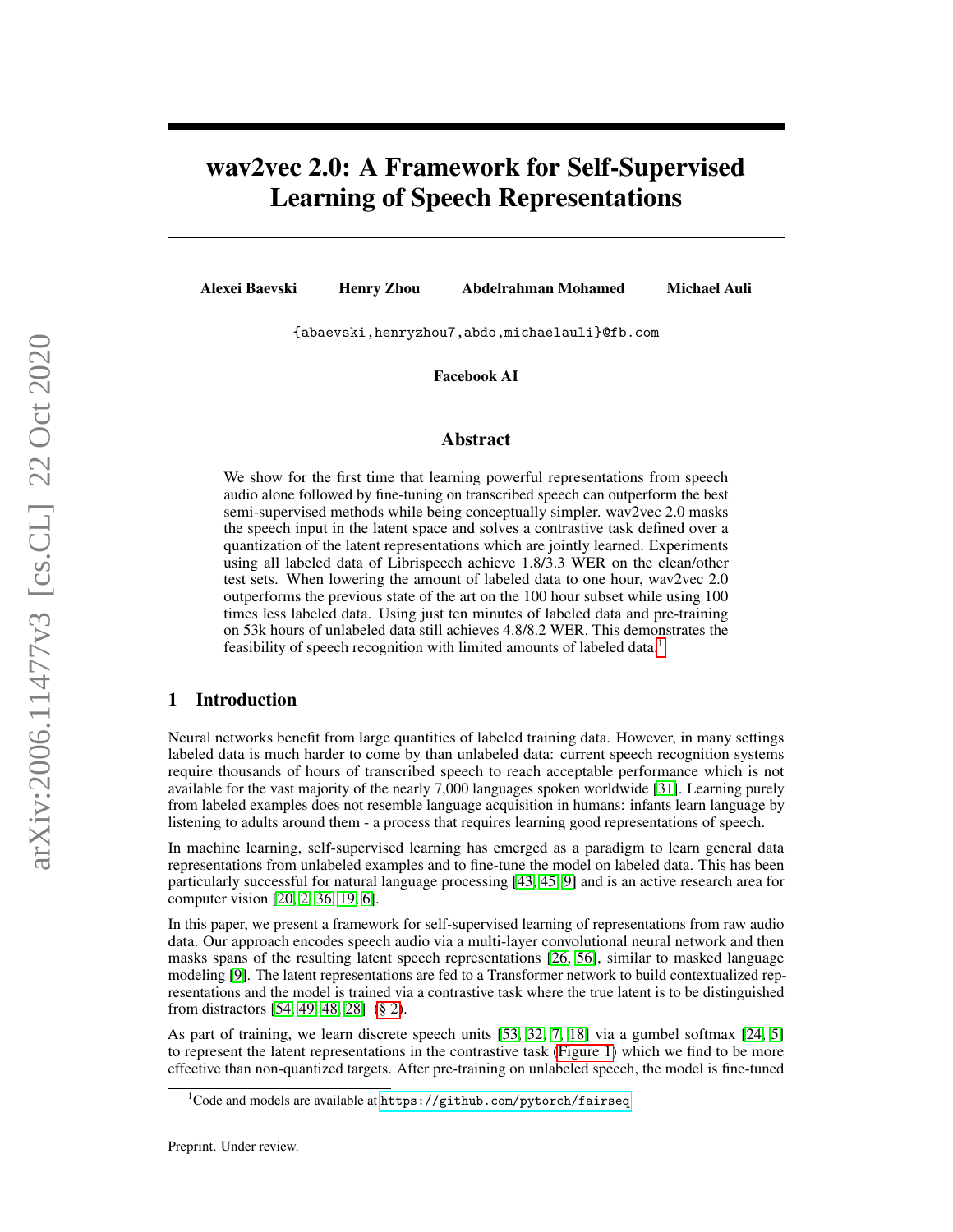<span id="page-1-1"></span>

Figure 1: Illustration of our framework which jointly learns contextualized speech representations and an inventory of discretized speech units.

on labeled data with a Connectionist Temporal Classification (CTC) loss [\[14,](#page-8-5) [4\]](#page-8-6) to be used for downstream speech recognition tasks [\(§ 3\)](#page-2-0)

Previous work learned a quantization of the data followed by a contextualized representations with a self-attention model [\[5,](#page-8-4) [4\]](#page-8-6), whereas our approach solves both problems end-to-end. Masking parts of the input with Transformer networks for speech has been explored [\[4,](#page-8-6) [26\]](#page-9-4), but prior work relies either on a two-step pipeline or their model is trained by reconstructing the filter bank input features. Other related work includes learning representations from auto-encoding the input data [\[52,](#page-10-7) [11\]](#page-8-7) or directly predicting future timesteps [\[8\]](#page-8-8).

Our results show that jointly learning discrete speech units with contextualized representations achieves substantially better results than fixed units learned in a prior step [\[4\]](#page-8-6). We also demonstrate the feasibility of ultra-low resource speech recognition: when using only 10 minutes of labeled data, our approach achieves word error rate (WER) 4.8/8.2 on the clean/other test sets of Librispeech. We set a new state of the art on TIMIT phoneme recognition as well as the 100 hour clean subset of Librispeech. Moreover, when we lower the amount of labeled data to just one hour, we still outperform the previous state of the art self-training method of [\[42\]](#page-10-8) while using 100 times less labeled data and the same amount of unlabeled data. When we use all 960 hours of labeled data from Librispeech, then our model achieves 1.8/3.3 WER [\(§ 4,](#page-3-0) [§ 5\)](#page-4-0).

# <span id="page-1-0"></span>2 Model

Our model is composed of a multi-layer convolutional feature encoder  $f : \mathcal{X} \mapsto \mathcal{Z}$  which takes as input raw audio X and outputs latent speech representations  $z_1, \ldots, z_T$  for T time-steps. They are then fed to a Transformer  $g : \mathcal{Z} \to \mathcal{C}$  to build representations  $c_1, \ldots, c_T$  capturing information from the entire sequence [\[9,](#page-8-0) [5,](#page-8-4) [4\]](#page-8-6). The output of the feature encoder is discretized to  $q_t$  with a quantization module  $\mathcal{Z} \mapsto \mathcal{Q}$  to represent the targets [\(Figure 1\)](#page-1-1) in the self-supervised objective [\(§ 3.2\)](#page-2-1). Compared to vq-wav2vec [\[5\]](#page-8-4), our model builds context representations over continuous speech representations and self-attention captures dependencies over the entire sequence of latent representations end-to-end.

Feature encoder. The encoder consists of several blocks containing a temporal convolution followed by layer normalization [\[1\]](#page-8-9) and a GELU activation function [\[21\]](#page-9-9). The raw waveform input to the encoder is normalized to zero mean and unit variance. The total stride of the encoder determines the number of time-steps  $T$  which are input to the Transformer [\(§ 4.2\)](#page-3-1).

Contextualized representations with Transformers. The output of the feature encoder is fed to a context network which follows the Transformer architecture [\[55,](#page-10-9) [9,](#page-8-0) [33\]](#page-9-10). Instead of fixed positional embeddings which encode absolute positional information, we use a convolutional layer similar to [\[37,](#page-9-11) [4,](#page-8-6) [57\]](#page-10-10) which acts as relative positional embedding. We add the output of the convolution followed by a GELU to the inputs and then apply layer normalization.

Quantization module. For self-supervised training we discretize the output of the feature encoder z to a finite set of speech representations via product quantization [\[25\]](#page-9-12). This choice led to good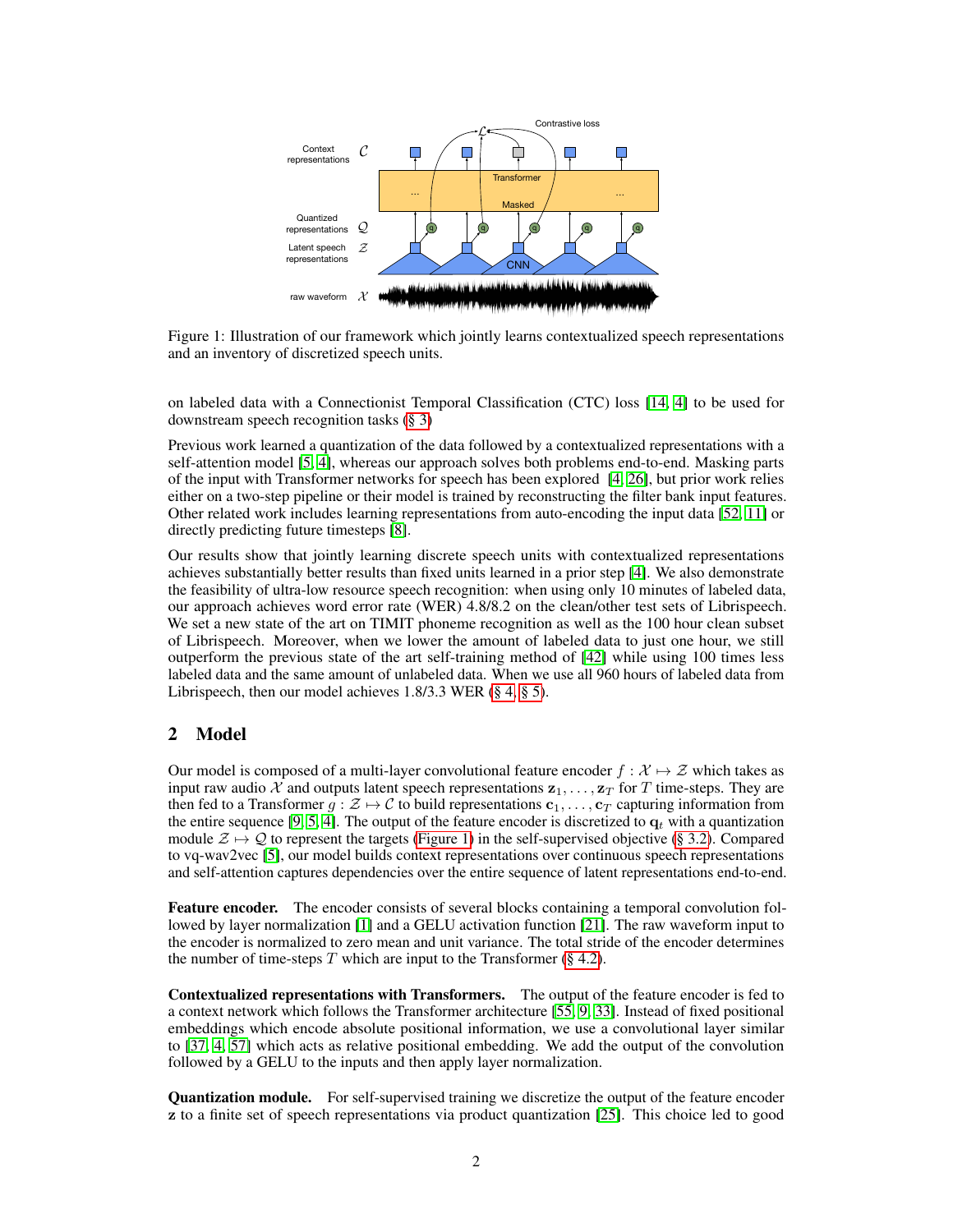results in prior work which learned discrete units in a first step followed by learning contextualized representations [\[5\]](#page-8-4). Product quantization amounts to choosing quantized representations from multiple codebooks and concatenating them. Given G codebooks, or groups, with V entries  $e \in$  $\mathbb{R}^{V \times \bar{d}/G}$ , we choose one entry from each codebook and concatenate the resulting vectors  $e_1, \ldots, e_G$ and apply a linear transformation  $\mathbb{R}^d \mapsto \mathbb{R}^f$  to obtain  $\mathbf{q} \in \mathbb{R}^f$ .

The Gumbel softmax enables choosing discrete codebook entries in a fully differentiable way [\[16,](#page-8-10) [24,](#page-9-8) [35\]](#page-9-13). We use the straight-through estimator [\[26\]](#page-9-4) and setup  $G$  hard Gumbel softmax operations [\[24\]](#page-9-8). The feature encoder output z is mapped to  $l \in \mathbb{R}^{G \times V}$  logits and the probabilities for choosing the  $v$ -th codebook entry for group  $q$  are

$$
p_{g,v} = \frac{\exp(l_{g,v} + n_v)/\tau}{\sum_{k=1}^{V} \exp(l_{g,k} + n_k)/\tau},
$$
\n(1)

where  $\tau$  is a non-negative temperature,  $n = -\log(-\log(u))$  and u are uniform samples from  $\mathcal{U}(0, 1)$ . During the forward pass, codeword i is chosen by  $i = \text{argmax}_j p_{g,j}$  and in the backward pass, the true gradient of the Gumbel softmax outputs is used.

## <span id="page-2-0"></span>3 Training

To pre-train the model we mask a certain proportion of time steps in the latent feature encoder space [\(§ 3.1\)](#page-2-2), similar to masked language modeling in BERT [\[9\]](#page-8-0). The training objective requires identifying the correct quantized latent audio representation in a set of distractors for each masked time step  $(\S 3.2)$  and the final model is fine-tuned on the labeled data  $(\S 3.3)$ .

#### <span id="page-2-2"></span>3.1 Masking

We mask a proportion of the feature encoder outputs, or time steps before feeding them to the context network and replace them with a trained feature vector shared between all masked time steps; we do not mask inputs to the quantization module. To mask the latent speech representations output by the encoder, we randomly sample without replacement a certain proportion  $p$  of all time steps to be starting indices and then mask the subsequent  $M$  consecutive time steps from every sampled index; spans may overlap.

#### <span id="page-2-1"></span>3.2 Objective

During pre-training, we learn representations of speech audio by solving a contrastive task  $\mathcal{L}_m$  which requires to identify the true quantized latent speech representation for a masked time step within a set of distractors. This is augmented by a codebook diversity loss  $\mathcal{L}_d$  to encourage the model to use the codebook entries equally often.

<span id="page-2-4"></span><span id="page-2-3"></span>
$$
\mathcal{L} = \mathcal{L}_m + \alpha \mathcal{L}_d \tag{2}
$$

where  $\alpha$  is a tuned hyperparameter.

**Contrastive Loss.** Given context network output  $c_t$  centered over masked time step t, the model needs to identify the true quantized latent speech representation  $q_t$  in a set of  $K + 1$  quantized candidate representations  $\tilde{\mathbf{q}} \in \mathbf{Q}_t$  which includes  $\mathbf{q}_t$  and K distractors [\[23,](#page-9-14) [54\]](#page-10-3). Distractors are uniformly sampled from other masked time steps of the same utterance. The loss is defined as

$$
\mathcal{L}_m = -\log \frac{\exp(\text{sim}(\mathbf{c}_t, \mathbf{q}_t)/\kappa)}{\sum_{\mathbf{\tilde{q}} \sim \mathbf{Q}_t} \exp(\text{sim}(\mathbf{c}_t, \mathbf{\tilde{q}})/\kappa)}
$$
(3)

where we compute the cosine similarity  $\sin(\mathbf{a}, \mathbf{b}) = \mathbf{a}^T \mathbf{b} / ||\mathbf{a}|| ||\mathbf{b}||$  between context representations and quantized latent speech representations [\[19,](#page-9-3) [6\]](#page-8-2).

Diversity Loss. The contrastive task depends on the codebook to represent both positive and negative examples and the diversity loss  $\mathcal{L}_d$  is designed to increase the use of the quantized codebook representations [\[10\]](#page-8-11). We encourage the equal use of the  $V$  entries in each of the  $G$  codebooks by maximizing the entropy of the averaged softmax distribution l over the codebook entries for each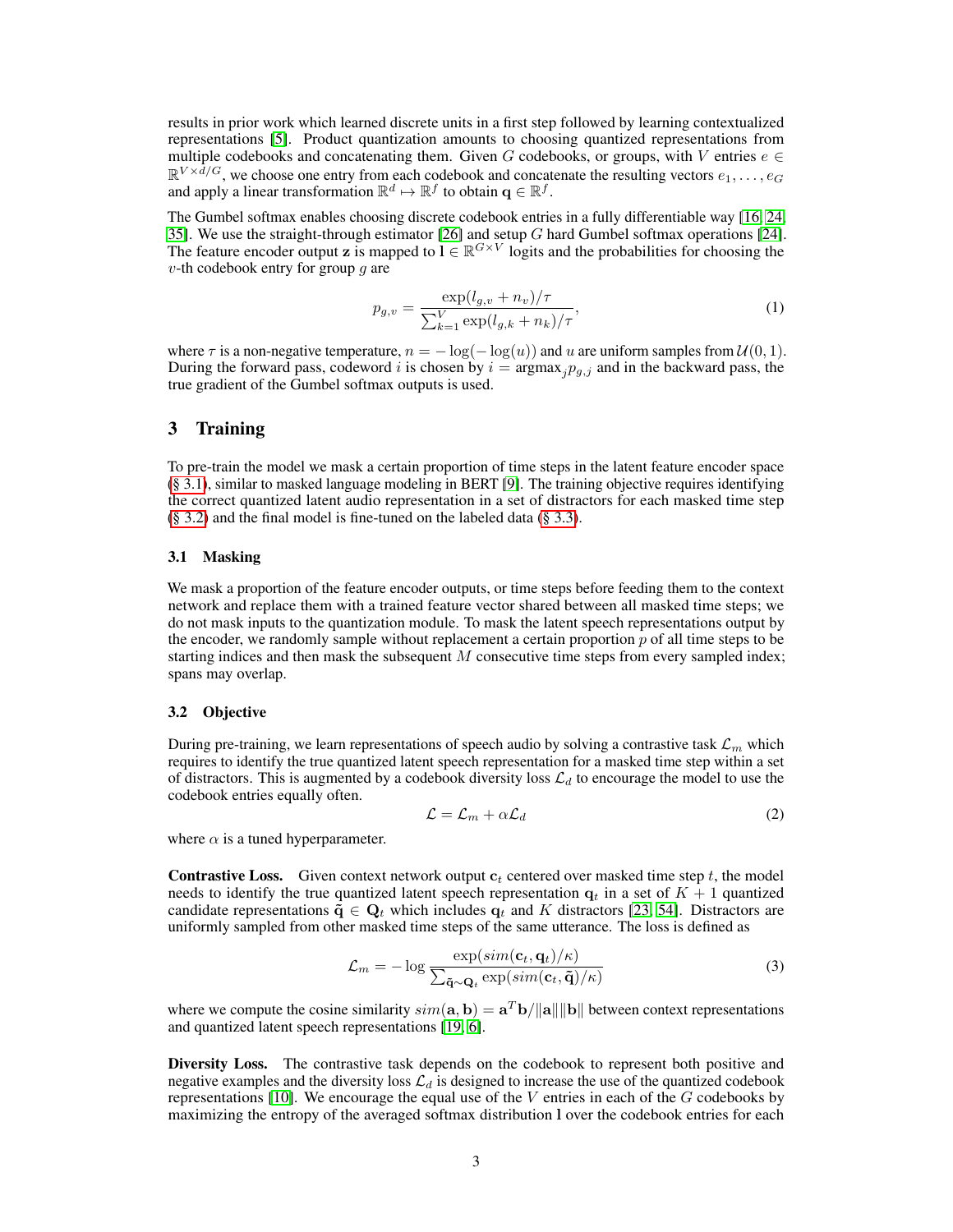codebook  $\bar{p}_q$  across a batch of utterances; the softmax disribution does not contain the gumbel noise nor a temperature:<sup>[2](#page-3-3)</sup>

$$
\mathcal{L}_d = \frac{1}{GV} \sum_{g=1}^{G} -H(\bar{p}_g) = \frac{1}{GV} \sum_{g=1}^{G} \sum_{v=1}^{V} \bar{p}_{g,v} \log \bar{p}_{g,v}
$$
(4)

#### <span id="page-3-2"></span>3.3 Fine-tuning

Pre-trained models are fine-tuned for speech recognition by adding a randomly initialized linear projection on top of the context network into C classes representing the vocabulary of the task [\[4\]](#page-8-6). For Librispeech, we have 29 tokens for character targets plus a word boundary token. Models are optimized by minimizing a CTC loss [\[14\]](#page-8-5) and we apply a modified version of SpecAugment [\[41\]](#page-9-15) by masking to time-steps and channels during training which delays overfitting and significantly improves the final error rates, especially on the Libri-light subsets with few labeled examples.

## <span id="page-3-0"></span>4 Experimental Setup

#### 4.1 Datasets

As unlabeled data we consider the Librispeech corpus [\[40\]](#page-9-16) without transcriptions containing 960 hours of audio (LS-960) or the audio data from LibriVox (LV-60k). For the latter we follow the preprocessing of [\[27\]](#page-9-17) resulting in 53.2k hours of audio. We fine-tune on five labeled data settings: 960 hours of transcribed Librispeech, the train-clean-100 subset comprising 100 hours (100 hours labeled), as well as the Libri-light limited resource training subsets originally extracted from Librispeech, these are train-10h (10 hours labeled), train-1h (1 hour labeled), train-10min (10 min labeled). We follow the evaluation protocol of Libri-light for these splits and evaluate on the standard Librispech dev-other/clean and test-clean/other sets.

We fine-tune the pre-trained models for phoneme recognition on the TIMIT dataset [\[13\]](#page-8-12). It contains five hours of audio recordings with detailed phoneme labels. We use the standard train, dev and test split and follow the standard protocol of collapsing phone labels to 39 classes.

#### <span id="page-3-1"></span>4.2 Pre-training

Models are implemented in fairseq [\[39\]](#page-9-18). For masking, we sample  $p = 0.065$  of all time-steps to be starting indices and mask the subsequent  $M = 10$  time-steps. This results in approximately 49% of all time steps to be masked with a mean span length of 14.7, or 299ms (see [Appendix A](#page-11-0) for more details on masking).

The feature encoder contains seven blocks and the temporal convolutions in each block have 512 channels with strides (5,2,2,2,2,2,2) and kernel widths (10,3,3,3,3,2,2). This results in an encoder output frequency of 49 hz with a stride of about 20ms between each sample, and a receptive field of 400 input samples or 25ms of audio. The convolutional layer modeling relative positional embeddings has kernel size 128 and 16 groups.

We experiment with two model configurations which use the same encoder architecture but differ in the Transformer setup: BASE contains 12 transformer blocks, model dimension 768, inner dimension (FFN) 3,072 and 8 attention heads. Batches are built by cropping 250k audio samples, or 15.6sec, from each example. Crops are batched together to not exceed 1.4m samples per GPU and we train on a total of 64 V100 GPUs for 1.6 days [\[38\]](#page-9-19); the total batch size is 1.6h.

The LARGE model contains 24 transformer blocks with model dimension 1,024, inner dimension 4,096 and 16 attention heads. We crop 320k audio samples, or 20sec, with a limit of 1.2m samples per GPU and train on 128 V100 GPUs over 2.3 days for Librispeech and 5.2 days for LibriVox; the total batch size is 2.7h. We use dropout 0.1 in the Transformer, at the output of the feature encoder and the input to the quantization module. Layers are dropped at a rate of 0.05 for BASE and 0.2 for LARGE [\[22,](#page-9-20) [12\]](#page-8-13); there is no layer drop for LV-60k.

<span id="page-3-3"></span><sup>&</sup>lt;sup>2</sup>Our implementation maximizes perplexity  $\frac{GV-\sum_{g=1}^{G} \exp(-\sum_{v=1}^{V} p_g v \log p_g v)}{GV}$  which is equivalent.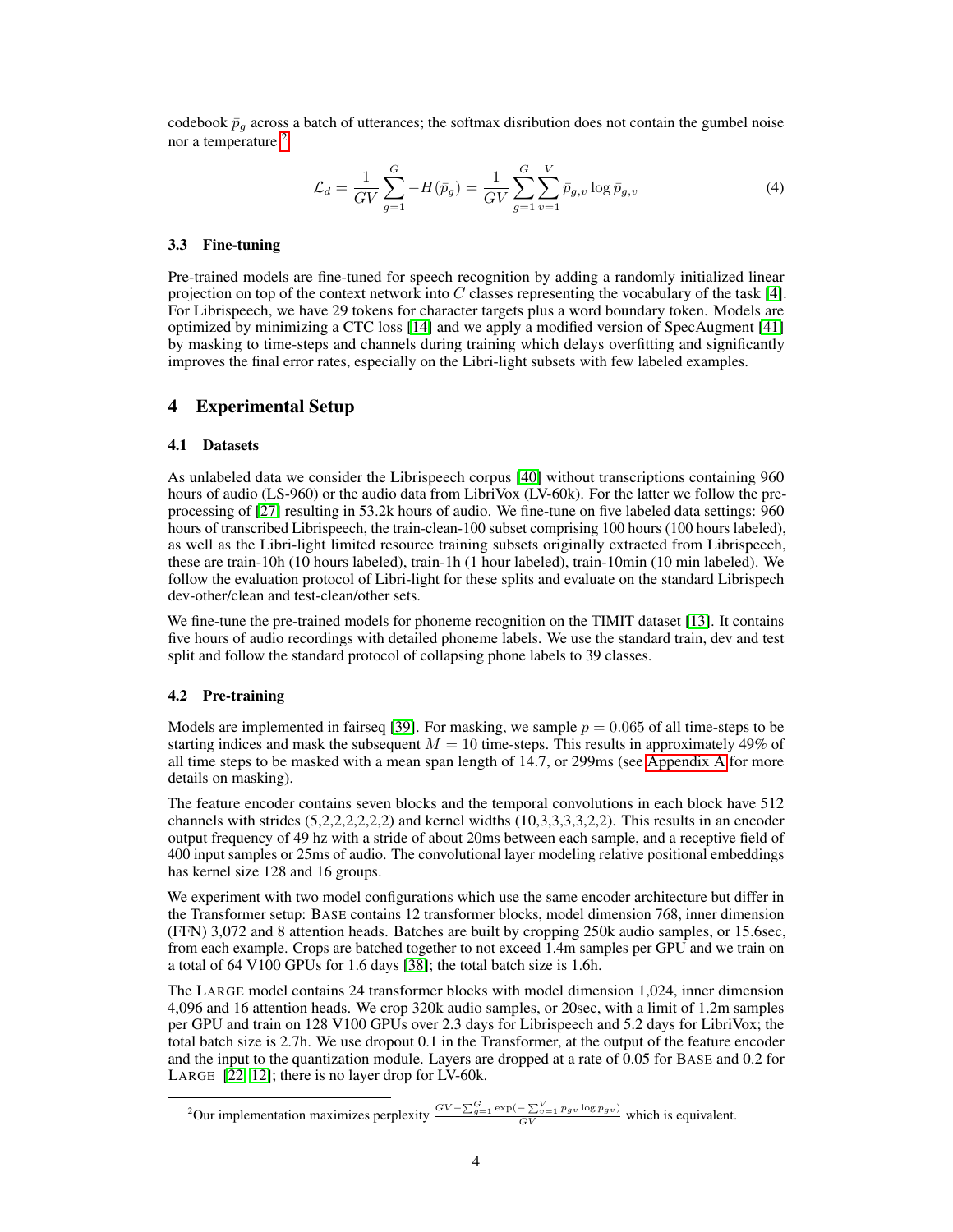We optimize with Adam [\[29\]](#page-9-21), warming up the learning rate for the first 8% of updates to a peak of  $5 \times 10^{-4}$  for BASE and  $3 \times 10^{-4}$  for LARGE, and then linearly decay it. LARGE trains for 250k updates, BASE for 400k updates, and LARGE on LV-60k for 600k updates. We use weight  $\alpha = 0.1$ for the diversity loss [Equation 2.](#page-2-3) For the quantization module we use  $G = 2$  and  $V = 320$  for both models, resulting in a theoretical maximum of 102.4k codewords. Entries are of size  $d/G = 128$ for BASE amd  $d/G = 384$  for LARGE. The Gumbel softmax temperature  $\tau$  is annealed from 2 to a minimum of 0.5 for BASE and 0.1 for LARGE by a factor of 0.999995 at every update. The temperature in the contrastive loss [\(Equation 3\)](#page-2-4) is set to  $\kappa = 0.1$ . For the smaller Librispeech dataset, we regularize the model by applying an L2 penalty to the activations of the final layer of the feature encoder and scale down the gradients for the encoder by a factor of 10. We also use a slightly different encoder architecture where we do not use layer normalization, and instead of normalizing the raw waveform, the output of the first encoder layer is normalized. In the contrastive loss we use  $K = 100$ distractors. We choose the training checkpoint with the lowest  $\mathcal{L}_m$  on the validation set.

## 4.3 Fine-tuning

After pre-training we fine-tune the learned representations on labeled data and add a randomly initialized output layer on top of the Transformer to predict characters (Librispeech/Libri-light) or phonemes (TIMIT). For Libri-light, we train three seeds with two different learning rates (2e-5 and 3e-5) for all subsets and choose the configuration with lowest WER on dev-other subset decoded with the official 4-gram language model (LM) with beam 50 and fixed model weights (LM weight 2, word insertion penalty -1). For BASE on the labeled 960h subset we use a learning rate of 1e-4.

We optimize with Adam and a tri-state rate schedule where the learning rate is warmed up for the first 10% of updates, held constant for the next 40% and then linearly decayed for the remainder. BASE uses a batch size of 3.2m samples per GPU and we fine-tune on 8 GPUs, giving a total batch size of 1,600sec. LARGE batches 1.28m samples on each GPU and we fine-tune on 24 GPUs, resulting in an effective batch size of 1,920sec. For the first 10k updates only the output classifier is trained, after which the Transformer is also updated. The feature encoder is not trained during fine-tuning. We mask the feature encoder representations with a strategy similar to SpecAugment [\[41\]](#page-9-15) detailed in [Appendix B.](#page-12-0)

# 4.4 Language Models and Decoding

We consider two types of language models (LM): a 4-gram model and a Transformer [\[3\]](#page-8-14) trained on the Librispeech LM corpus. The Transformer LM is identical to [\[51\]](#page-10-11) and contains 20 blocks, model dimension 1,280, inner dimension 6,144 and 16 attention heads. We tune the weights of the language model (interval [0, 5]) and a word insertion penalty  $([-5, 5])$  via Bayesian optimization<sup>[3](#page-4-1)</sup>: we run 128 trials with beam 500 for the 4-gram LM and beam 50 for the Transformer LM and choose the best set of weights according to performance on dev-other. Test performance is measured with beam 1,500 for the n-gram LM and beam 500 for the Transformer LM. We use the beam search decoder of [\[44\]](#page-10-12).

# <span id="page-4-0"></span>5 Results

## 5.1 Low-Resource Labeled Data Evaluation

We first evaluate our pre-trained models in settings where the amount of labeled data is limited to get a sense of how the representations learned on unlabeled data can improve low resource settings. If a pre-trained model captures the structure of speech, then it should require few labeled examples to fine-tune it for speech recognition. The models are pre-trained on the audio data of either Librispeech (LS-960) or LibriVox (LV-60k) and most results are obtained by decoding with a Transformer language model (Transf.); [Appendix C](#page-13-0) shows results with no language model at all as well as with an n-gram language model.

The LARGE model pre-trained on LV-60k and fine-tuned on only 10 minutes of labeled data achieves a word error rate of 5.2/8.6 on the Librispeech clean/other test sets. Ten minutes of labeled data corresponds to just 48 recordings with an average length of 12.5 seconds. This demonstrates that ultra-low resource speech recognition is possible with self-supervised learning on unlabeled data.

<span id="page-4-1"></span> $^3$ <https://github.com/facebook/Ax>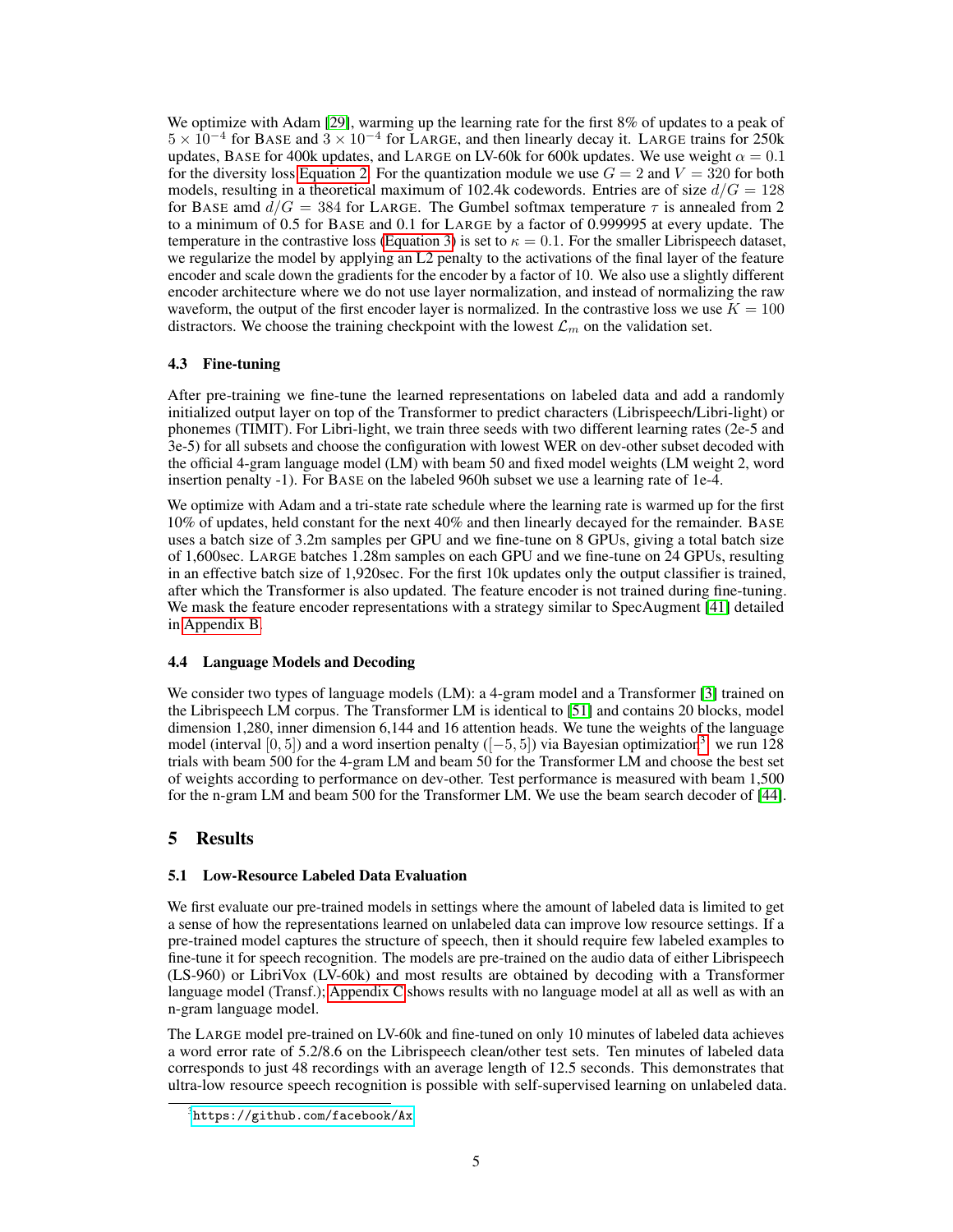<span id="page-5-0"></span>Table 1: WER on the Librispeech dev/test sets when training on the Libri-light low-resource labeled data setups of 10 min, 1 hour, 10 hours and the clean 100h subset of Librispeech. Models use either the audio of Librispeech (LS-960) or the larger LibriVox (LV-60k) as unlabeled data. We consider two model sizes: BASE (95m parameters) and LARGE (317m parameters). Prior work used 860 unlabeled hours (LS-860) but the total with labeled data is 960 hours and comparable to our setup.

|                            | Unlabeled |                | dev<br>LM |       | test  |       |
|----------------------------|-----------|----------------|-----------|-------|-------|-------|
| Model                      | data      |                | clean     | other | clean | other |
| 10 min labeled             |           |                |           |       |       |       |
| Discrete BERT [4]          | LS-960    | 4-gram         | 15.7      | 24.1  | 16.3  | 25.2  |
| <b>BASE</b>                | LS-960    | 4-gram         | 8.9       | 15.7  | 9.1   | 15.6  |
|                            |           | Transf.        | 6.6       | 13.2  | 6.9   | 12.9  |
| LARGE                      | LS-960    | Transf.        | 6.6       | 10.6  | 6.8   | 10.8  |
|                            | $LV-60k$  | Transf.        | 4.6       | 7.9   | 4.8   | 8.2   |
| 1h labeled                 |           |                |           |       |       |       |
| Discrete BERT [4]          | LS-960    | 4-gram         | 8.5       | 16.4  | 9.0   | 17.6  |
| <b>BASE</b>                | LS-960    | 4-gram         | 5.0       | 10.8  | 5.5   | 11.3  |
|                            |           | Transf.        | 3.8       | 9.0   | 4.0   | 9.3   |
| LARGE                      | LS-960    | Transf.        | 3.8       | 7.1   | 3.9   | 7.6   |
|                            | $LV-60k$  | Transf.        | 2.9       | 5.4   | 2.9   | 5.8   |
| 10h labeled                |           |                |           |       |       |       |
| Discrete BERT [4]          | LS-960    | 4-gram         | 5.3       | 13.2  | 5.9   | 14.1  |
| Iter. pseudo-labeling [58] | LS-960    | 4-gram+Transf. | 23.51     | 25.48 | 24.37 | 26.02 |
|                            | $LV-60k$  | 4-gram+Transf. | 17.00     | 19.34 | 18.03 | 19.92 |
| <b>BASE</b>                | LS-960    | 4-gram         | 3.8       | 9.1   | 4.3   | 9.5   |
|                            |           | Transf.        | 2.9       | 7.4   | 3.2   | 7.8   |
| LARGE                      | $LS-960$  | Transf.        | 2.9       | 5.7   | 3.2   | 6.1   |
|                            | $LV-60k$  | Transf.        | 2.4       | 4.8   | 2.6   | 4.9   |
| 100h labeled               |           |                |           |       |       |       |
| Hybrid DNN/HMM [34]        |           | 4-gram         | 5.0       | 19.5  | 5.8   | 18.6  |
| TTS data augm. [30]        |           | <b>LSTM</b>    |           |       | 4.3   | 13.5  |
| Discrete BERT [4]          | LS-960    | 4-gram         | 4.0       | 10.9  | 4.5   | 12.1  |
| Iter. pseudo-labeling [58] | LS-860    | 4-gram+Transf. | 4.98      | 7.97  | 5.59  | 8.95  |
|                            | $LV-60k$  | 4-gram+Transf. | 3.19      | 6.14  | 3.72  | 7.11  |
| Noisy student [42]         | LS-860    | <b>LSTM</b>    | 3.9       | 8.8   | 4.2   | 8.6   |
| <b>BASE</b>                | LS-960    | 4-gram         | 2.7       | 7.9   | 3.4   | 8.0   |
|                            |           | Transf.        | 2.2       | 6.3   | 2.6   | 6.3   |
| LARGE                      | LS-960    | Transf.        | 2.1       | 4.8   | 2.3   | 5.0   |
|                            | $LV-60k$  | Transf.        | 1.9       | 4.0   | 2.0   | 4.0   |

Our approach of jointly learning discrete units and contextualized representations clearly improves over previous work which learned quantized audio units in a separate step [\[4\]](#page-8-6), reducing WER by a about a third.

A recent iterative self-training approach [\[42\]](#page-10-8) represents the state of the art on the clean 100 hour subset of Librispeech but it requires multiple iterations of labeling, filtering, and re-training. Our approach is simpler: we pre-train on the unlabeled data and fine-tune on the labeled data. On the 100 hour subset of Librispeech, their method achieves WER 4.2/8.6 on test-clean/other which compares to WER 2.3/5.0 with the LARGE model in a like for like setup, a relative WER reduction of 45%/42%.

When the LARGE model uses an order of magnitude less labeled data (10h labeled), then it still achieves WER 3.2/6.1, an error reduction of 24%/29% relative to iterative self-training. Using only a single hour of labeled data, the same model achieves WER 3.9/7.6 which improves on both test-clean and test-other by 7%/12% - with two orders of magnitude less labeled data. We note that the Libri-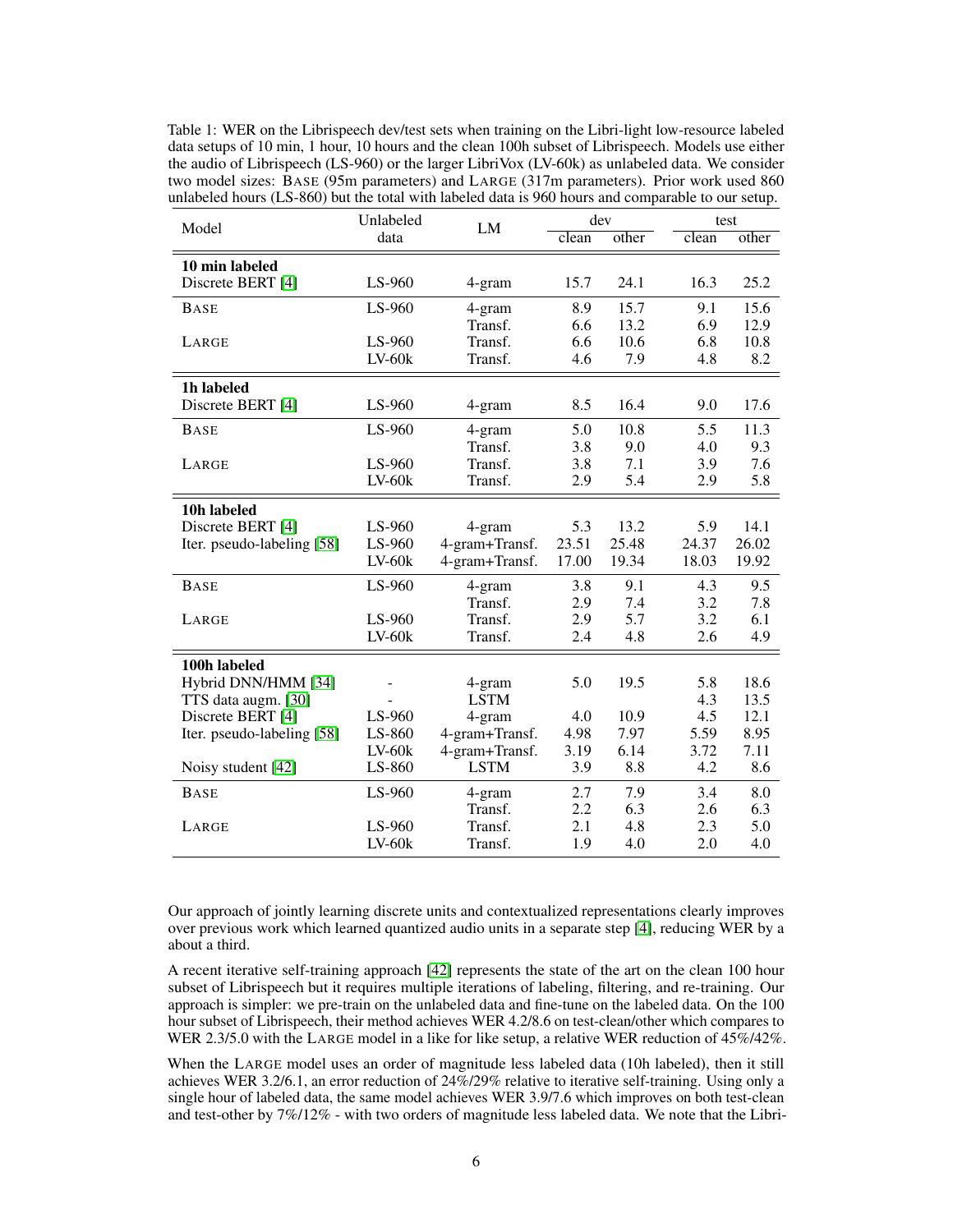<span id="page-6-0"></span>

| Model                      | Unlabeled |                | dev<br>LM |       | test  |       |
|----------------------------|-----------|----------------|-----------|-------|-------|-------|
|                            | data      |                | clean     | other | clean | other |
| <b>Supervised</b>          |           |                |           |       |       |       |
| CTC Transf [51]            |           | CLM+Transf.    | 2.20      | 4.94  | 2.47  | 5.45  |
| $S2S$ Transf. [51]         |           | CLM+Transf.    | 2.10      | 4.79  | 2.33  | 5.17  |
| Transf. Transducer [60]    |           | Transf.        |           |       | 2.0   | 4.6   |
| ContextNet [17]            |           | <b>LSTM</b>    | 1.9       | 3.9   | 1.9   | 4.1   |
| Conformer [15]             |           | <b>LSTM</b>    | 2.1       | 4.3   | 1.9   | 3.9   |
| Semi-supervised            |           |                |           |       |       |       |
| CTC Transf. $+$ PL [51]    | $LV-60k$  | CLM+Transf.    | 2.10      | 4.79  | 2.33  | 4.54  |
| $S2S$ Transf. + PL [51]    | $LV-60k$  | CLM+Transf.    | 2.00      | 3.65  | 2.09  | 4.11  |
| Iter. pseudo-labeling [58] | $LV-60k$  | 4-gram+Transf. | 1.85      | 3.26  | 2.10  | 4.01  |
| Noisy student [42]         | $LV-60k$  | <b>LSTM</b>    | 1.6       | 3.4   | 1.7   | 3.4   |
| This work                  |           |                |           |       |       |       |
| LARGE - from scratch       |           | Transf.        | 1.7       | 4.3   | 2.1   | 4.6   |
| <b>BASE</b>                | $LS-960$  | Transf.        | 1.8       | 4.7   | 2.1   | 4.8   |
| LARGE                      | LS-960    | Transf.        | 1.7       | 3.9   | 2.0   | 4.1   |
|                            | $LV-60k$  | Transf.        | 1.6       | 3.0   | 1.8   | 3.3   |

Table 2: WER on Librispeech when using all 960 hours of labeled data (cf. [Table 1\)](#page-5-0).

light data splits contain both clean and noisy data leading to better accuracy on test-other compared to test-clean. Increasing model size reduces WER on all setups with the largest improvements on test-other (BASE vs. LARGE both on LS-960) and increasing the amount of unlabeled training data also leads to large improvements (LARGE LS-960 vs. LV-60k).

#### 5.2 High-Resource Labeled Data Evaluation on Librispeech

In this section we evaluate the performance when large quantities of labeled speech are available to assess the effectiveness of our approach in a high resource setup. Specifically, we fine-tune the same models as before on the full 960 hours of labeled Librispeech: BASE and LARGE pre-trained on LS-960 as well as LARGE pre-trained on LV-60k.

[Table 2](#page-6-0) shows that our approach achieves WER 1.8/3.3 on test-clean/other on the full Librispeech benchmark. This is despite a weaker baseline architecture: supervised training of our architecture achieves WER 2.1/4.6 (LARGE - from scratch) compared to WER 1.9/4.1 for ContextNet [\[17\]](#page-8-15), the baseline architecture of the state of the art [\[42\]](#page-10-8). We use a simple Transformer with CTC which does not perform as well as seq2seq models [\[51\]](#page-10-11).

Note that the vocabulary of our acoustic model (characters) does not match the vocabulary of the LM (words) which delays feedback from the LM and is likely to be detrimental. Most recent work [\[51,](#page-10-11) [58,](#page-10-13) [17,](#page-8-15) [42\]](#page-10-8) uses the better performing word pieces [\[50\]](#page-10-15) for both models. Moreover, our result is achieved without any data balancing such as [\[42\]](#page-10-8). Finally, self-training is likely complimentary to pre-training and their combination may yield even better results. [Appendix E](#page-15-0) presents a detailed error analysis of our pre-trained models in various labeled data setups.

### 5.3 Phoneme Recognition on TIMIT

Next, we evaluate accuracy on TIMIT phoneme recognition by fine-tuning the pre-trained models on the labeled TIMIT training data. We fine-tune as for the 10 hour subset of Libri-light but do not use a language model. [Table 3](#page-7-0) shows that our approach can achieve a new state of the art on this dataset, reducing PER by a relative 23%/29% over the next best result on the dev/test sets. [Appendix D](#page-14-0) shows an analysis of how the discrete latent speech representations related to phonemes. Other recent work on pre-training which evaluates on TIMIT includes [\[47\]](#page-10-16) who solve multiple tasks to learn good representations of speech.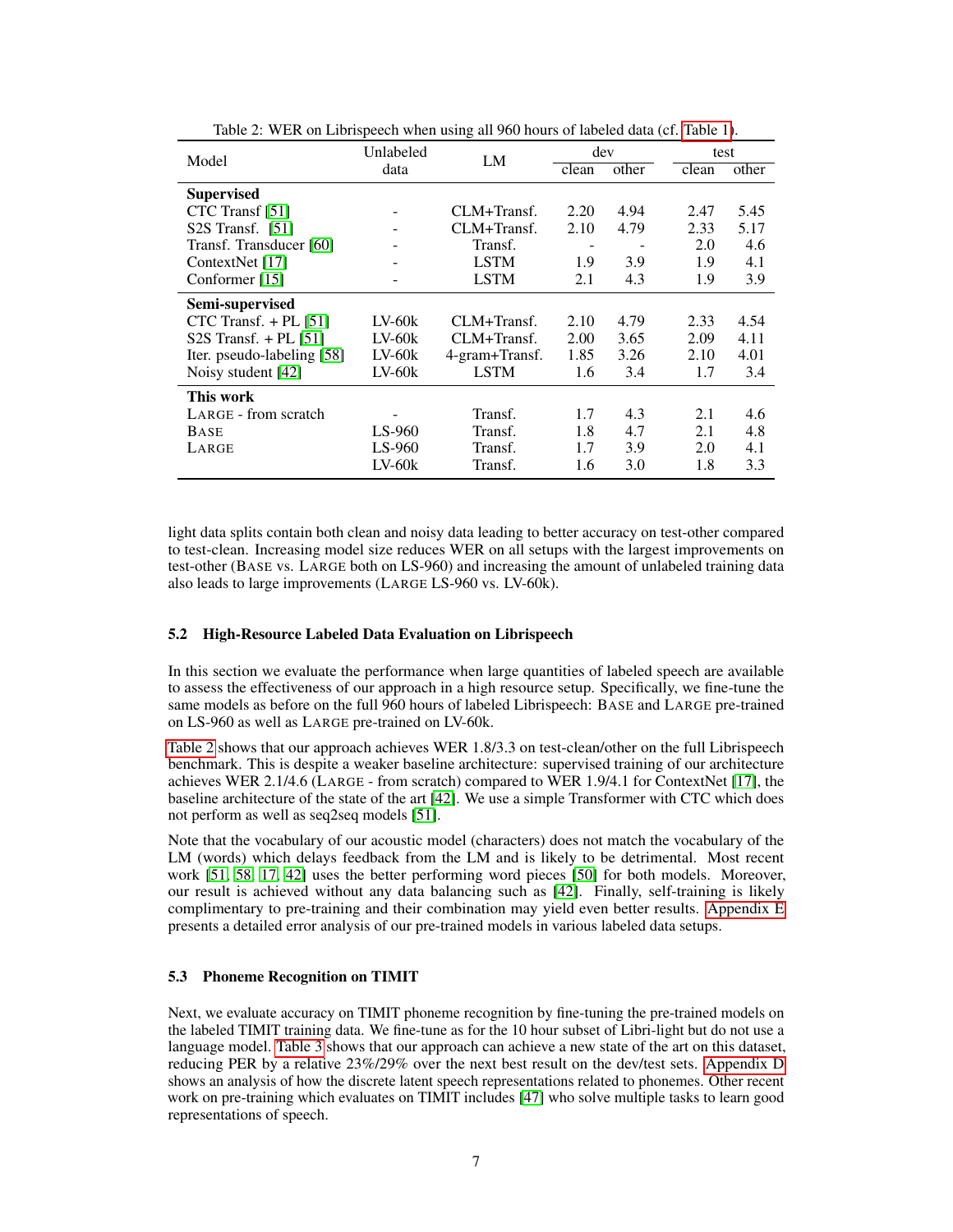|                             | dev PER | test PER |
|-----------------------------|---------|----------|
| $CNN + TD-filterbanks [59]$ | 15.6    | 18.0     |
| PASE+ [47]                  |         | 17.2     |
| $Li-GRU + fMLLR$ [46]       |         | 14.9     |
| way2vec $[49]$              | 12.9    | 14.7     |
| vq-wav $2$ vec [5]          | 9.6     | 11.6     |
| This work (no LM)           |         |          |
| LARGE (LS-960)              | 74      | 83       |

<span id="page-7-0"></span>Table 3: TIMIT phoneme recognition accuracy in terms of phoneme error rate (PER).

<span id="page-7-1"></span>Table 4: Average WER and standard deviation on combined dev-clean/other of Librispeech for three training seeds. We ablate quantizing the context network input and the targets in the contrastive loss.

|                                                 | avg. WER | std. |
|-------------------------------------------------|----------|------|
| Continuous inputs, quantized targets (Baseline) | 7.97     | 0.02 |
| Quantized inputs, quantized targets             | 12.18    | 0.41 |
| Quantized inputs, continuous targets            | 11.18    | 0.16 |
| Continuous inputs, continuous targets           | 8.58     | 0.08 |

#### <span id="page-7-2"></span>5.4 Ablations

A difference to previous work [\[5,](#page-8-4) [4\]](#page-8-6) is that we quantize the latent audio representations only for the contrastive loss, i.e., when latents are used as *targets*, but not when the latents are *input* to the Transformer network. We motivate this choice by an ablating for which we adopt a reduced training setup to increase experimental turn around: we pre-train BASE on LS-960 for 250k updates with masking probability  $p = 0.075$ , fine-tune on train-10h for 60k updates on a single GPU with 640k samples per batch, or 40 sec of speech audio. We report the average WER and standard deviation on the concatenation of dev-clean and dev-other (dev PER) for three seeds of fine-tuning.

Table [4](#page-7-1) shows that our strategy of continuous inputs with quantized targets (Baseline) performs best. Continuous latent speech representations retain more information to enable better context representations and quantizing the target representations leads to more robust training. Quantizing the latents both in the input and the targets performs least well, and explains the lower performance of prior work [\[5,](#page-8-4) [4\]](#page-8-6). Continuous targets reduce the effectiveness of self-supervised training since targets can capture detailed artifacts of the current sequence, e.g. speaker and background information, which make the task easier and prevent the model from learning general representations beneficial to speech recognition. The training accuracy of identifying the correct latent audio representation increases from 62% to 78.0% when switching from quantized to continuous targets. Continuous inputs and continuous targets perform second best but various attempts to improve it did not lead to better results (see [Appendix F](#page-17-0) for this experiment and other ablations on various hyperparameters).

## 6 Conclusion

We presented wav2vec 2.0, a framework for self-supervised learning of speech representations which masks latent representations of the raw waveform and solves a contrastive task over quantized speech representations. Our experiments show the large potential of pre-training on unlabeled data for speech processing: when using only 10 minutes of labeled training data, or 48 recordings of 12.5 seconds on average, we achieve a WER of 4.8/8.2 on test-clean/other of Librispeech.

Our model achieves results which achieve a new state of the art on the full Librispeech benchmark for noisy speech. On the clean 100 hour Librispeech setup, wav2vec 2.0 outperforms the previous best result while using 100 times less labeled data. The approach is also effective when large amounts of labeled data are available. We expect performance gains by switching to a seq2seq architecture and a word piece vocabulary.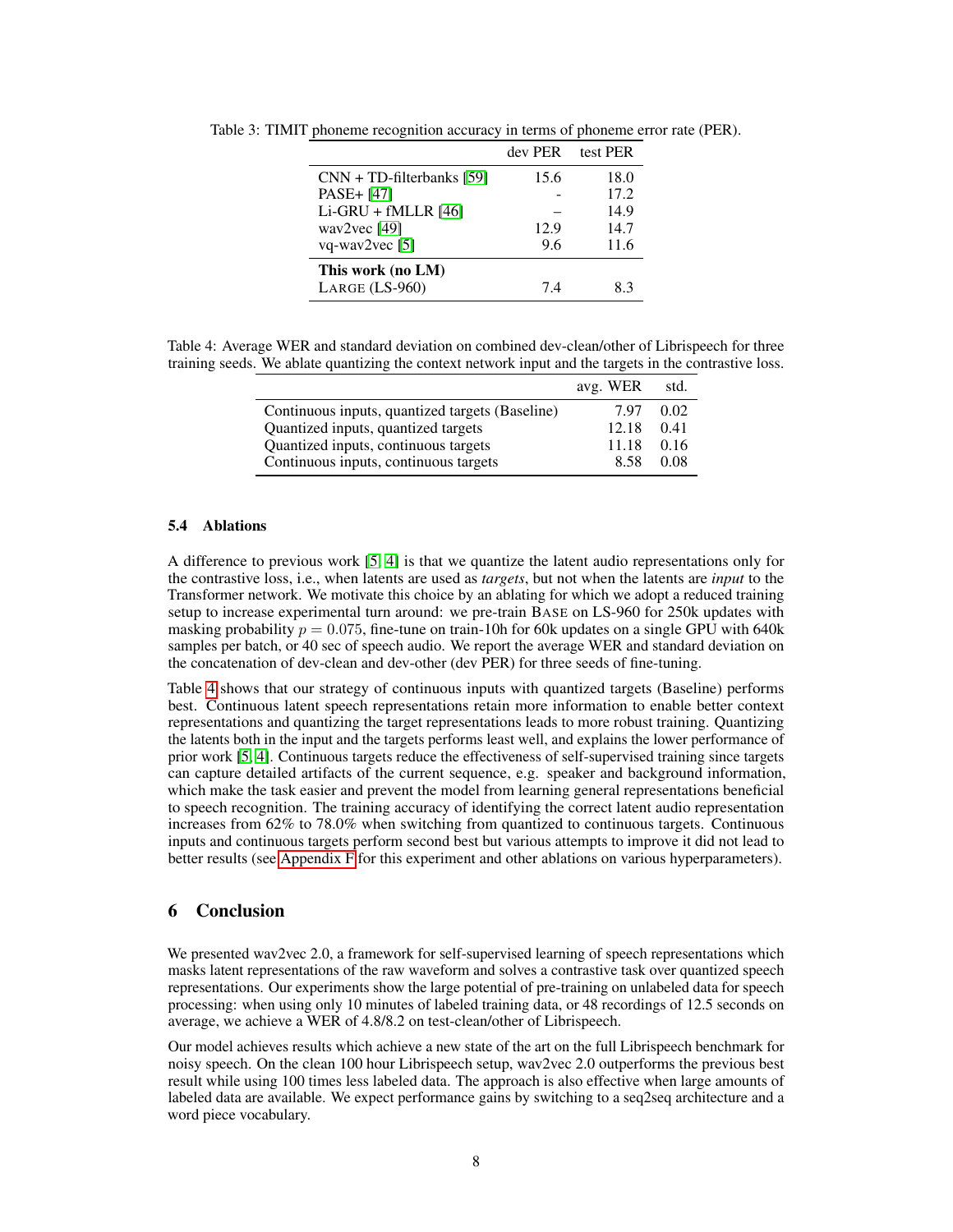## Broader Impact

There are around 7,000 languages in the world and many more dialects. However, for most of them no speech recognition technology exists since current systems require hundreds or thousands of hours of labeled data which is hard to collect for most languages. We have shown that speech recognition models can be built with very small amounts of annotated data at very good accuracy. We hope our work will make speech recognition technology more broadly available to many more languages and dialects.

## Acknowledgments

We thank Tatiana Likhomanenko and Qiantong Xu for helpful discussion and their help with wav2letter integration.

## References

- <span id="page-8-9"></span>[1] J. L. Ba, J. R. Kiros, and G. E. Hinton. Layer normalization. *arXiv*, 2016.
- <span id="page-8-1"></span>[2] P. Bachman, R. D. Hjelm, and W. Buchwalter. Learning representations by maximizing mutual information across views. In *Proc. of NeurIPS*, 2019.
- <span id="page-8-14"></span>[3] A. Baevski and M. Auli. Adaptive input representations for neural language modeling. In *Proc. of ICLR*, 2018.
- <span id="page-8-6"></span>[4] A. Baevski, M. Auli, and A. Mohamed. Effectiveness of self-supervised pre-training for speech recognition. *arXiv*, abs/1911.03912, 2019.
- <span id="page-8-4"></span>[5] A. Baevski, S. Schneider, and M. Auli. vq-wav2vec: Self-supervised learning of discrete speech representations. In *Proc. of ICLR*, 2020.
- <span id="page-8-2"></span>[6] T. Chen, S. Kornblith, M. Norouzi, and G. Hinton. A simple framework for contrastive learning of visual representations. *arXiv*, abs/2002.05709, 2020.
- <span id="page-8-3"></span>[7] J. Chorowski, R. J. Weiss, S. Bengio, and A. van den Oord. Unsupervised speech representation learning using wavenet autoencoders. *arXiv*, abs/1901.08810, 2019.
- <span id="page-8-8"></span>[8] Y. Chung, W. Hsu, H. Tang, and J. R. Glass. An unsupervised autoregressive model for speech representation learning. *arXiv*, abs/1904.03240, 2019.
- <span id="page-8-0"></span>[9] J. Devlin, M.-W. Chang, K. Lee, and K. Toutanova. Bert: Pre-training of deep bidirectional transformers for language understanding. *arXiv*, abs/1810.04805, 2018.
- <span id="page-8-11"></span>[10] S. Dieleman, A. van den Oord, and K. Simonyan. The challenge of realistic music generation: modelling raw audio at scale. *arXiv*, 2018.
- <span id="page-8-7"></span>[11] R. Eloff, A. Nortje, B. van Niekerk, A. Govender, L. Nortje, A. Pretorius, E. Van Biljon, E. van der Westhuizen, L. van Staden, and H. Kamper. Unsupervised acoustic unit discovery for speech synthesis using discrete latent-variable neural networks. *arXiv*, abs/1904.07556, 2019.
- <span id="page-8-13"></span>[12] A. Fan, E. Grave, and A. Joulin. Reducing transformer depth on demand with structured dropout. In *Proc. of ICLR*, 2020.
- <span id="page-8-12"></span>[13] J. S. Garofolo, L. F. Lamel, W. M. Fisher, J. G. Fiscus, D. S. Pallett, and N. L. Dahlgren. The DARPA TIMIT Acoustic-Phonetic Continuous Speech Corpus CDROM. *Linguistic Data Consortium*, 1993.
- <span id="page-8-5"></span>[14] A. Graves, S. Fernández, and F. Gomez. Connectionist temporal classification: Labelling unsegmented sequence data with recurrent neural networks. In *Proc. of ICML*, 2006.
- <span id="page-8-16"></span>[15] A. Gulati, J. Qin, C.-C. Chiu, N. Parmar, Y. Zhang, J. Yu, W. Han, S. Wang, Z. Zhang, Y. Wu, and R. Pang. Conformer: Convolution-augmented transformer for speech recognition. *arXiv*, 2020.
- <span id="page-8-10"></span>[16] E. J. Gumbel. *Statistical theory of extreme values and some practical applications: a series of lectures*, volume 33. US Government Printing Office, 1954.
- <span id="page-8-15"></span>[17] W. Han, Z. Zhang, Y. Zhang, J. Yu, C.-C. Chiu, J. Qin, A. Gulati, R. Pang, and Y. Wu. Contextnet: Improving convolutional neural networks for automatic speech recognition with global context. *arXiv*, 2020.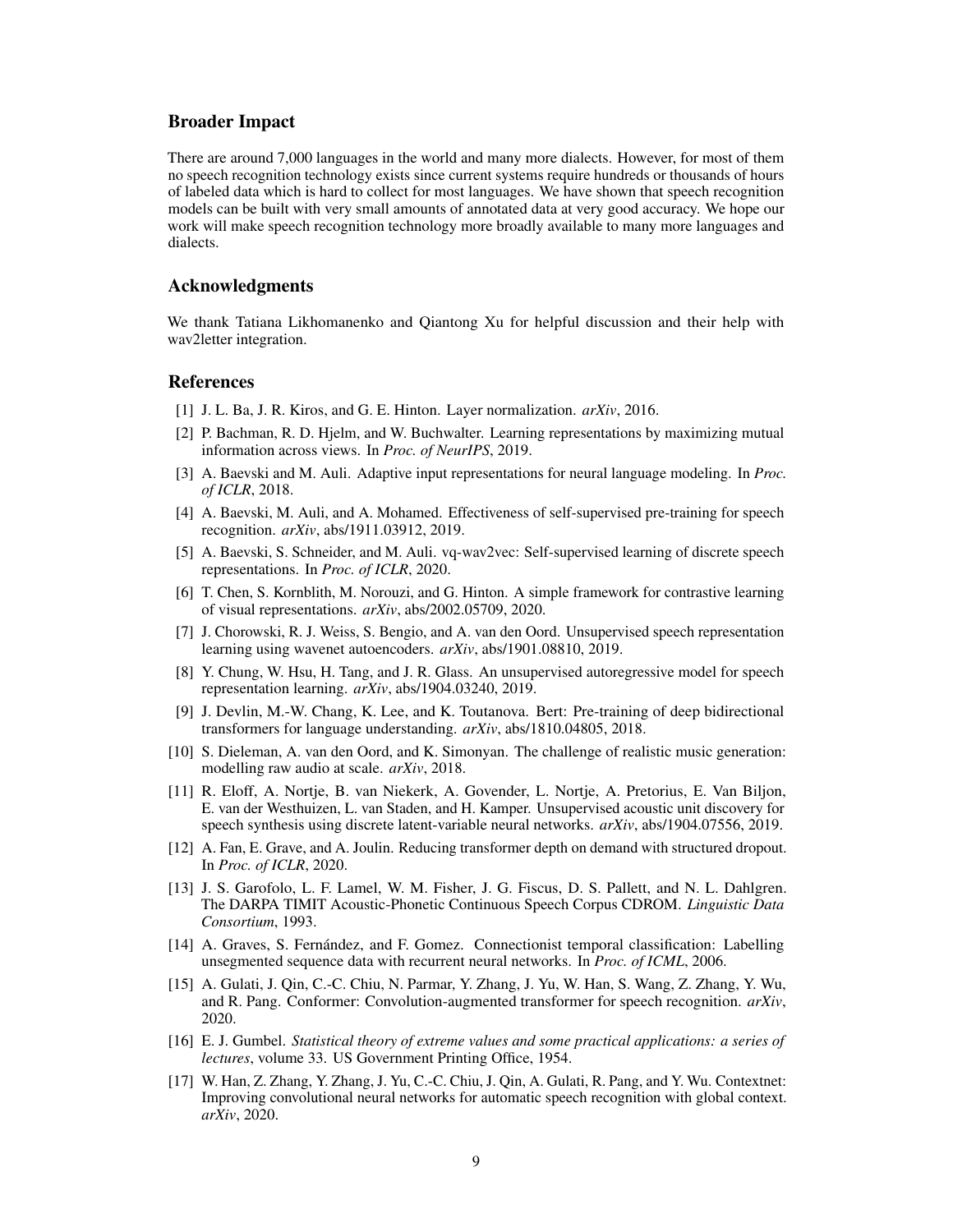- <span id="page-9-7"></span>[18] D. Harwath, W.-N. Hsu, and J. Glass. Learning hierarchical discrete linguistic units from visually-grounded speech. In *Proc. of ICLR*, 2020.
- <span id="page-9-3"></span>[19] K. He, H. Fan, Y. Wu, S. Xie, and R. Girshick. Momentum contrast for unsupervised visual representation learning. *arXiv*, abs/1911.05722, 2019.
- <span id="page-9-1"></span>[20] O. J. Hénaff, A. Razavi, C. Doersch, S. M. A. Eslami, and A. van den Oord. Data-efficient image recognition with contrastive predictive coding. *arXiv*, abs/1905.09272, 2019.
- <span id="page-9-9"></span>[21] D. Hendrycks and K. Gimpel. Gaussian error linear units (gelus). *arXiv*, 2016.
- <span id="page-9-20"></span>[22] G. Huang, Y. Sun, Z. Liu, D. Sedra, and K. Weinberger. Deep networks with stochastic depth. *arXiv*, 2016.
- <span id="page-9-14"></span>[23] M. G. A. Hyvärinen. Noise-contrastive estimation: A new estimation principle for unnormalized statistical models. In *Proc. of AISTATS*, 2010.
- <span id="page-9-8"></span>[24] E. Jang, S. Gu, and B. Poole. Categorical reparameterization with gumbel-softmax. *arXiv*, abs/1611.01144, 2016.
- <span id="page-9-12"></span>[25] H. Jegou, M. Douze, and C. Schmid. Product quantization for nearest neighbor search. *IEEE Trans. Pattern Anal. Mach. Intell.*, 33(1):117–128, Jan. 2011.
- <span id="page-9-4"></span>[26] D. Jiang, X. Lei, W. Li, N. Luo, Y. Hu, W. Zou, and X. Li. Improving transformer-based speech recognition using unsupervised pre-training. *arXiv*, abs/1910.09932, 2019.
- <span id="page-9-17"></span>[27] J. Kahn et al. Libri-light: A benchmark for asr with limited or no supervision. In *Proc. of ICASSP*, 2020.
- <span id="page-9-5"></span>[28] K. Kawakami, L. Wang, C. Dyer, P. Blunsom, and A. van den Oord. Learning robust and multilingual speech representations. *arXiv*, 2020.
- <span id="page-9-21"></span>[29] D. P. Kingma and J. Ba. Adam: A Method for Stochastic Optimization. In *Proc. of ICLR*, 2015.
- <span id="page-9-23"></span>[30] A. Laptev, R. Korostik, A. Svischev, A. Andrusenko, I. Medennikov, and S. Rybin. You do not need more data: Improving end-to-end speech recognition by text-to-speech data augmentation. *arXiv*, abs/2005.07157, 2020.
- <span id="page-9-0"></span>[31] M. P. Lewis, G. F. Simon, and C. D. Fennig. Ethnologue: Languages of the world, nineteenth edition. Online version: <http://www.ethnologue.com>, 2016.
- <span id="page-9-6"></span>[32] A. H. Liu, T. Tu, H. yi Lee, and L. shan Lee. Towards unsupervised speech recognition and synthesis with quantized speech representation learning. *arXiv*, 2019.
- <span id="page-9-10"></span>[33] Y. Liu, M. Ott, N. Goyal, J. Du, M. Joshi, D. Chen, O. Levy, M. Lewis, L. Zettlemoyer, and V. Stoyanov. Roberta: A robustly optimized bert pretraining approach. *arXiv preprint arXiv:1907.11692*, 2019.
- <span id="page-9-22"></span>[34] C. Lüscher, E. Beck, K. Irie, M. Kitza, W. Michel, A. Zeyer, R. Schlüter, and H. Ney. Rwth asr systems for librispeech: Hybrid vs attention. In *Interspeech 2019*, 2019.
- <span id="page-9-13"></span>[35] C. J. Maddison, D. Tarlow, and T. Minka. A\* sampling. In *Advances in Neural Information Processing Systems*, pages 3086–3094, 2014.
- <span id="page-9-2"></span>[36] I. Misra and L. van der Maaten. Self-supervised learning of pretext-invariant representations. *arXiv*, 2019.
- <span id="page-9-11"></span>[37] A. Mohamed, D. Okhonko, and L. Zettlemoyer. Transformers with convolutional context for ASR. *arXiv*, abs/1904.11660, 2019.
- <span id="page-9-19"></span>[38] M. Ott, S. Edunov, D. Grangier, and M. Auli. Scaling neural machine translation. In *Proc. of WMT*, 2018.
- <span id="page-9-18"></span>[39] M. Ott, S. Edunov, A. Baevski, A. Fan, S. Gross, N. Ng, D. Grangier, and M. Auli. fairseq: A fast, extensible toolkit for sequence modeling. In *Proc. of NAACL System Demonstrations*, 2019.
- <span id="page-9-16"></span>[40] V. Panayotov, G. Chen, D. Povey, and S. Khudanpur. Librispeech: an asr corpus based on public domain audio books. In *Proc. of ICASSP*, pages 5206–5210. IEEE, 2015.
- <span id="page-9-15"></span>[41] D. S. Park, W. Chan, Y. Zhang, C.-C. Chiu, B. Zoph, E. D. Cubuk, and Q. V. Le. Specaugment: A simple data augmentation method for automatic speech recognition. In *Proc. of Interspeech*, 2019.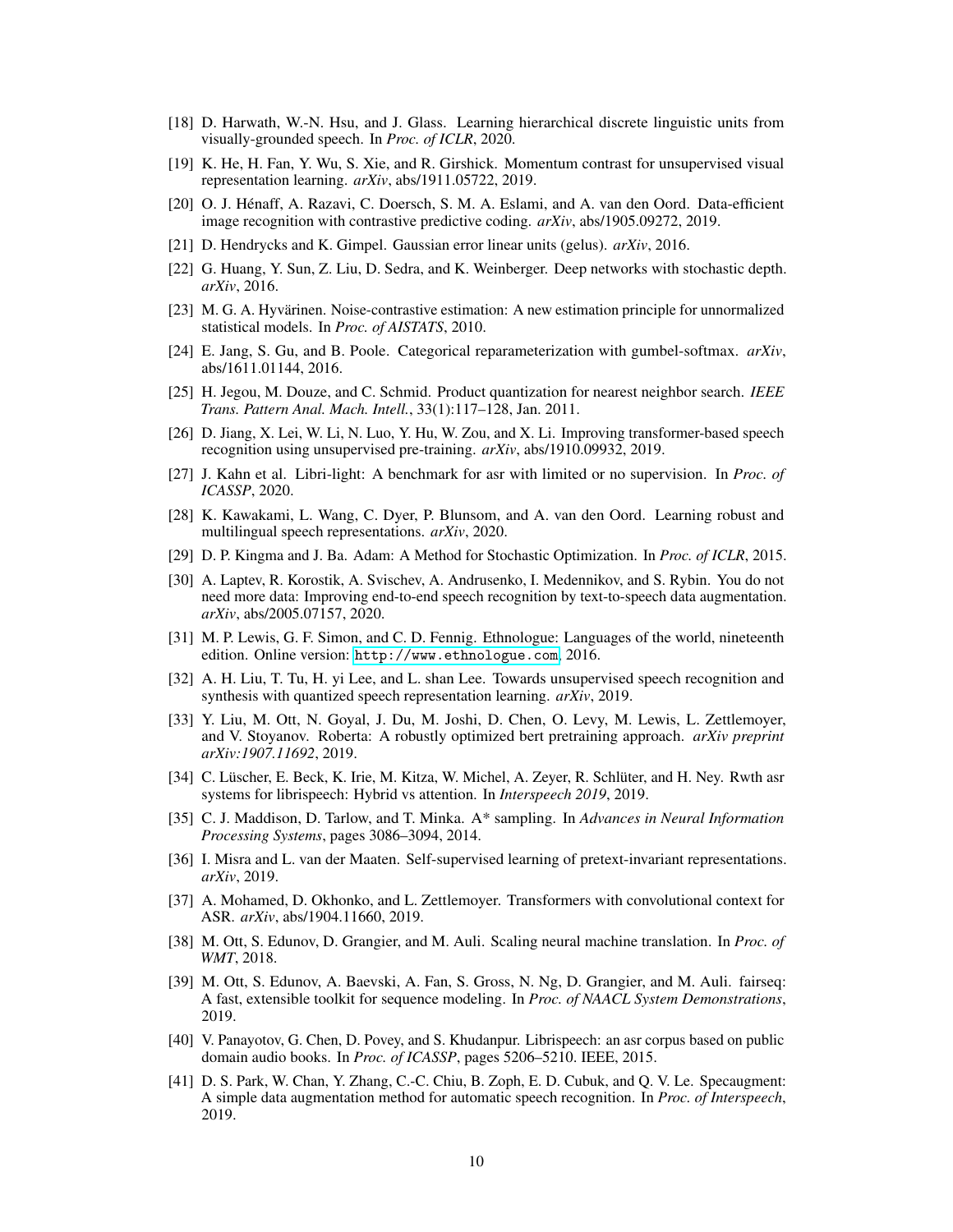- <span id="page-10-8"></span>[42] D. S. Park, Y. Zhang, Y. Jia, W. Han, C.-C. Chiu, B. Li, Y. Wu, and Q. V. Le. Improved noisy student training for automatic speech recognition. *arXiv*, abs/2005.09629, 2020.
- <span id="page-10-0"></span>[43] M. E. Peters, M. Neumann, M. Iyyer, M. Gardner, C. Clark, K. Lee, and L. Zettlemoyer. Deep contextualized word representations. In *Proc. of ACL*, 2018.
- <span id="page-10-12"></span>[44] V. Pratap, A. Hannun, Q. Xu, J. Cai, J. Kahn, G. Synnaeve, V. Liptchinsky, and R. Collobert. Wav2letter++: A fast open-source speech recognition system. In *Proc. of ICASSP*, 2019.
- <span id="page-10-1"></span>[45] A. Radford, K. Narasimhan, T. Salimans, and I. Sutskever. Improving language understanding by generative pre-training. [https://s3-us-west-2.amazonaws.com/openai-assets/](https://s3-us-west-2.amazonaws.com/openai-assets/research-covers/language-unsupervised/language_understanding_paper.pdf) [research-covers/language-unsupervised/language\\_understanding\\_paper.pdf](https://s3-us-west-2.amazonaws.com/openai-assets/research-covers/language-unsupervised/language_understanding_paper.pdf), 2018.
- <span id="page-10-18"></span>[46] M. Ravanelli, P. Brakel, M. Omologo, and Y. Bengio. Light gated recurrent units for speech recognition. *IEEE Transactions on Emerging Topics in Computational Intelligence*, 2(2):92–102, 2018.
- <span id="page-10-16"></span>[47] M. Ravanelli, J. Zhong, S. Pascual, P. Swietojanski, J. Monteiro, J. Trmal, and Y. Bengio. Multi-task self-supervised learning for robust speech recognition. *arXiv*, 2020.
- <span id="page-10-5"></span>[48] M. Rivière, A. Joulin, P.-E. Mazaré, and E. Dupoux. Unsupervised pretraining transfers well across languages. *arXiv*, abs/2002.02848, 2020.
- <span id="page-10-4"></span>[49] S. Schneider, A. Baevski, R. Collobert, and M. Auli. wav2vec: Unsupervised pre-training for speech recognition. In *Proc. of Interspeech*, 2019.
- <span id="page-10-15"></span>[50] M. Schuster and K. Nakajima. Japanese and korean voice search. In *Proc. of ICASSP*, 2012.
- <span id="page-10-11"></span>[51] G. Synnaeve, Q. Xu, J. Kahn, T. Likhomanenko, E. Grave, V. Pratap, A. Sriram, V. Liptchinsky, and R. Collobert. End-to-end ASR: from Supervised to Semi-Supervised Learning with Modern Architectures. *arXiv*, abs/1911.08460, 2020.
- <span id="page-10-7"></span>[52] A. Tjandra, B. Sisman, M. Zhang, S. Sakti, H. Li, and S. Nakamura. Vqvae unsupervised unit discovery and multi-scale code2spec inverter for zerospeech challenge 2019. *arXiv*, 1905.11449, 2019.
- <span id="page-10-6"></span>[53] A. van den Oord, O. Vinyals, et al. Neural discrete representation learning. In *Advances in Neural Information Processing Systems*, pages 6306–6315, 2017.
- <span id="page-10-3"></span>[54] A. van den Oord, Y. Li, and O. Vinyals. Representation learning with contrastive predictive coding. *arXiv*, abs/1807.03748, 2018.
- <span id="page-10-9"></span>[55] A. Vaswani, N. Shazeer, N. Parmar, J. Uszkoreit, L. Jones, A. N. Gomez, L. Kaiser, and I. Polosukhin. Attention is all you need. In *Proc. of NIPS*, 2017.
- <span id="page-10-2"></span>[56] W. Wang, Q. Tang, and K. Livescu. Unsupervised pre-training of bidirectional speech encoders via masked reconstruction. *arXiv*, 2020.
- <span id="page-10-10"></span>[57] F. Wu, A. Fan, A. Baevski, Y. N. Dauphin, and M. Auli. Pay less attention with lightweight and dynamic convolutions. In *Proc. of ICLR*, 2019.
- <span id="page-10-13"></span>[58] Q. Xu, T. Likhomanenko, J. Kahn, A. Hannun, G. Synnaeve, and R. Collobert. Iterative pseudo-labeling for speech recognition. *arXiv*, 2020.
- <span id="page-10-17"></span>[59] N. Zeghidour, N. Usunier, I. Kokkinos, T. Schaiz, G. Synnaeve, and E. Dupoux. Learning filterbanks from raw speech for phone recognition. In *Proc. of ICASSP*, 2018.
- <span id="page-10-14"></span>[60] Q. Zhang, H. Lu, H. Sak, A. Tripathi, E. McDermott, S. Koo, and S. Kumar. Transformer transducer: A streamable speech recognition model with transformer encoders and rnn-t loss. *arXiv*, 2020.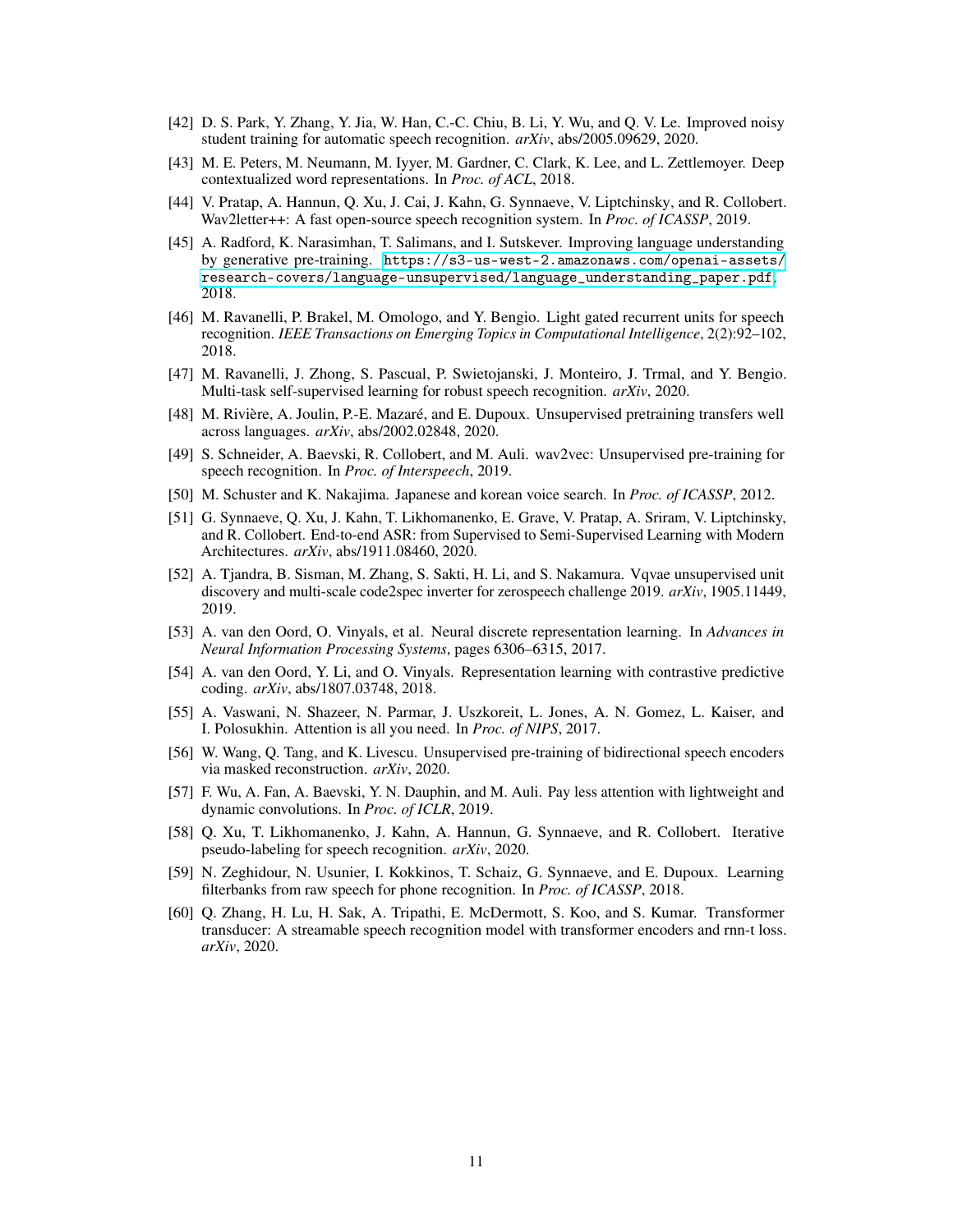# Appendices

# <span id="page-11-0"></span>A Masking distribution

When choosing which time-steps to mask, each latent speech representation in an utterance is considered a candidate starting time-step with probability  $\hat{p}$  where  $\hat{M}$  is the length of each masked span starting from the respective time step; both are hyper-parameters. Sampled starting time steps are expanded to length M and spans can overlap.

For a 15 sec long audio sample, the average mask length is 14.7 time-steps, corresponding to 299ms of audio, with a median of 10 time-steps, and a maximum of about 100 time steps; about 49% of all time-steps in the sample will be masked. A plot of the corresponding mask length distribution is shown in [Figure 2](#page-11-1) and an ablation of M and  $p$  as well as the effect of other masking strategies is shown in [Table 5.](#page-11-2) Reducing  $M$  results in increased prediction accuracy for the self-supervised but the task becomes trivial when spans with length one are masked, leading to poor performance on downstream speech recognition tasks. We also consider other masking strategies: w/o overlap uniform( $a$ , $b$ ) samples for each starting index a span length  $M^s$  from interval  $a$  to  $b$  and masks the subsequent  $M^s$  time-steps taking care not to overlap with existing spans; poisson( $\lambda$ ) and normal( $\mu$ ,  $\sigma$ ) sample  $M^s$  from Poisson and normal distributions.

<span id="page-11-1"></span>

Figure 2: Mask length distribution for a 15 second sample with  $p = 0.065$  and  $M = 10$ .

|                                        | avg WER | std  |
|----------------------------------------|---------|------|
| Baseline ( $p = 0.075$ )               | 7.97    | 0.02 |
| Mask length $M = 8$                    | 8.33    | 0.05 |
| Mask length $M = 12$                   | 8.19    | 0.08 |
| Mask length $M = 15$                   | 8.43    | 0.19 |
| Mask probability $p = 0.065$           | 7.95    | 0.08 |
| Mask probability $p = 0.06$            | 8.14    | 0.22 |
| Mask $w/o$ overlap, uniform $(1,31)$   | 8.39    | 0.02 |
| Mask w/o overlap, uniform(10,30)       | 9.17    | 0.05 |
| Mask $w/o$ overlap, poisson $(15)$     | 8.13    | 0.04 |
| Mask $w$ /o overlap, normal $(15, 10)$ | 8.37    | 0.03 |
| Mask w/o overlap, length 10            | 9.15    | 0.02 |
| Mask w/o overlap, length 15            | 9.43    | 0.26 |

<span id="page-11-2"></span>Table 5: Ablations on settings for the masking strategy during pre-training. When masking without overlap, we choose starting time steps with  $p = 0.037$  which results in the total number of masked tokens to match the baseline.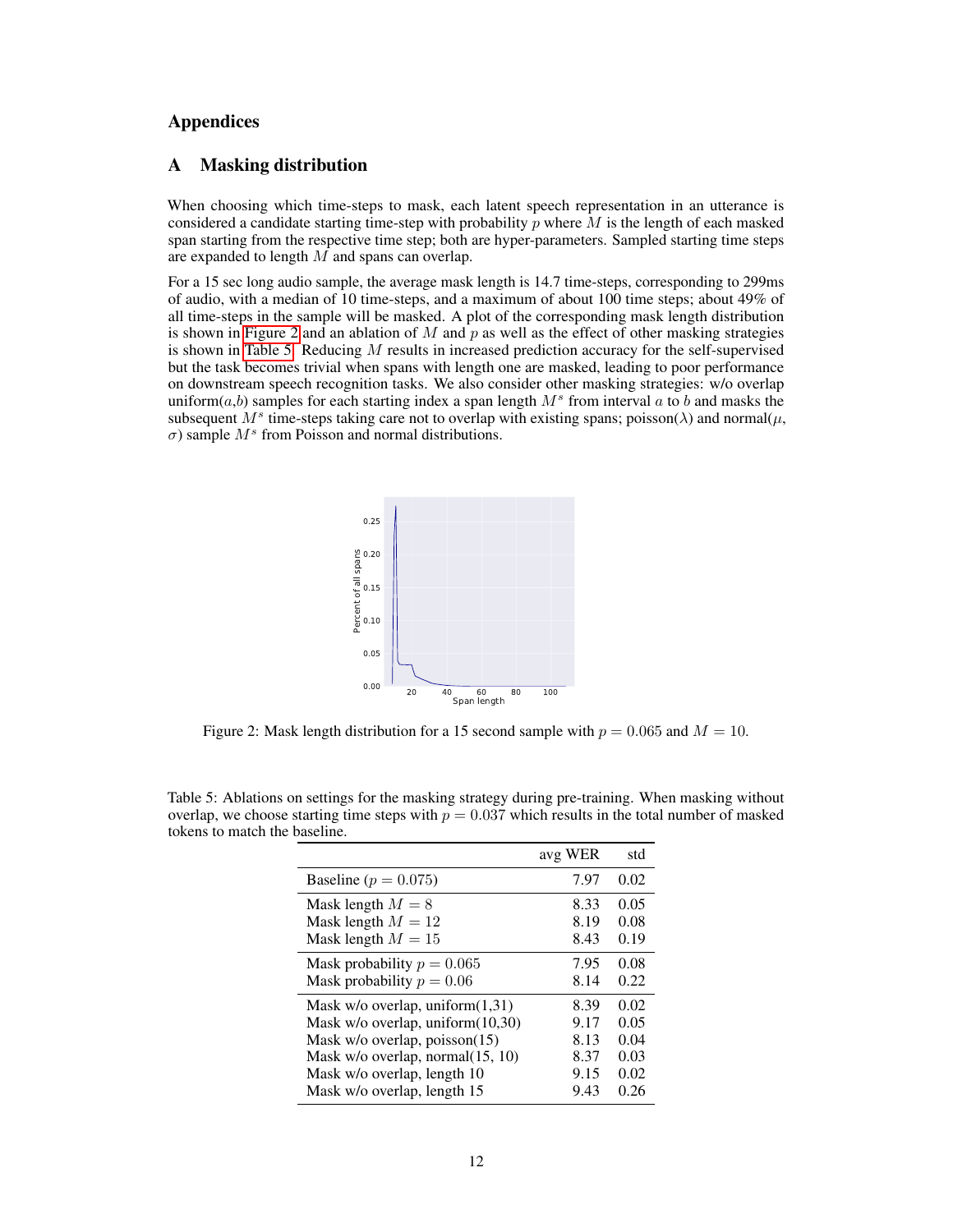# <span id="page-12-0"></span>B Fine-tuning Setup

During fine-tuning we apply a masking strategy to the feature encoder outputs similar to SpecAugment [\[41\]](#page-9-15): we randomly choose a number of starting time steps for which a span of ten subsequent time-steps is replaced with a mask embedding; spans may overlap and we use the same masked time step embedding as during pre-training. We also mask channels by choosing a number of channels as starting indices and then expand each one to cover the subsequent 64 channels. Spans may overlap and the selected channel spans are set to zero value. We use LayerDrop [\[22,](#page-9-20) [12\]](#page-8-13) at a rate of 0.05 for BASE and 0.1 for LARGE during fine-tuning.

<span id="page-12-1"></span>Table [6](#page-12-1) summarizes the fine-tuning hyper-parameter settings used for the different labeled data setup. Table [7](#page-12-2) shows the decoding parameters used for final evaluations of the various labeled data setups for Librispeech pre-trained models and Table [8](#page-12-3) shows decoding parameters for LibriVox.

|                  | Table 6: Fine-tuning hyperparameters   |        |                 |
|------------------|----------------------------------------|--------|-----------------|
|                  | timestep mask prob. channel mask prob. |        | updates         |
| $10 \text{ min}$ | 0.075                                  | 0.008  | 12k             |
| 1 hour           | 0.075                                  | 0.004  | 13k             |
| 10 hours         | 0.065                                  | 0.004  | 20k             |
| 100 hours        | 0.05                                   | 0.008  | 50 <sub>k</sub> |
| 960 hours        | 0.05                                   | 0.0016 | 320k            |
| <b>TIMIT</b>     | 0.065                                  | 0.012  | 40k             |

<span id="page-12-2"></span>Table 7: Decoding parameters for Librispeech subsets for models pre-trained on Librispeech

|                  |      |         |      | 4gram LM weight 4gram word insert. TransLM weight TransLM word insert. |
|------------------|------|---------|------|------------------------------------------------------------------------|
| $10 \text{ min}$ | 3.23 | $-0.26$ | 1.20 | $-1.39$                                                                |
| 1 hour           | 2.90 | $-1.62$ | 1.15 | $-2.08$                                                                |
| 10 hours         | 2.46 | $-0.59$ | 1.06 | $-2.32$                                                                |
| 100 hours        | 2.15 | $-0.52$ | 0.87 | $-1.00$                                                                |
| 960 hours        | 1.74 | 0.52    | 0.92 | $-0.86$                                                                |

<span id="page-12-3"></span>Table 8: Decoding parameters for Librispeech subsets for models pre-trained on Librivox.

|                  |      |         |      | 4gram LM weight 4gram word insert. TransLM weight TransLM word insert. |
|------------------|------|---------|------|------------------------------------------------------------------------|
| $10 \text{ min}$ | 3.86 | $-1.18$ | 1.47 | $-2.82$                                                                |
| 1 hour           | 3.09 | $-2.33$ | 1.33 | $-0.69$                                                                |
| 10 hours         | 2.12 | $-0.90$ | 0.94 | $-1.05$                                                                |
| 100 hours        | 2.15 | $-0.52$ | 0.87 | $-1.00$                                                                |
| 960 hours        | 1.57 | $-0.64$ | 0.90 | $-0.31$                                                                |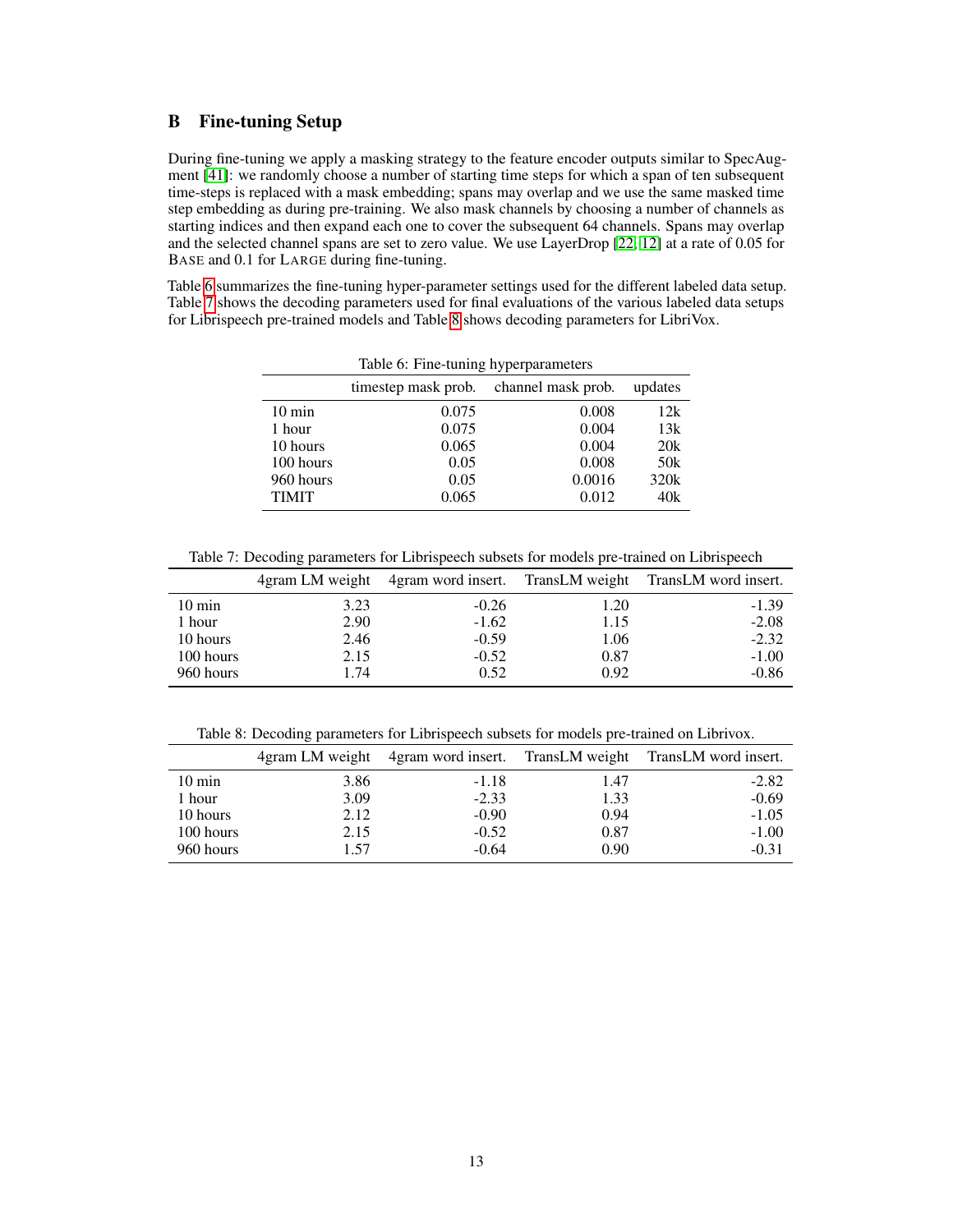# <span id="page-13-0"></span>C Full results for Libri-light and Librispeech

| Model          | Unlabeled | LM      | dev   |       | test  |       |
|----------------|-----------|---------|-------|-------|-------|-------|
|                | data      |         | clean | other | clean | other |
| 10 min labeled |           |         |       |       |       |       |
| BASE           | LS-960    | None    | 46.1  | 51.5  | 46.9  | 50.9  |
|                |           | 4-gram  | 8.9   | 15.7  | 9.1   | 15.6  |
|                |           | Transf. | 6.6   | 13.2  | 6.9   | 12.9  |
| LARGE          | LS-960    | None    | 43.0  | 46.3  | 43.5  | 45.3  |
|                |           | 4-gram  | 8.6   | 12.9  | 8.9   | 13.1  |
|                |           | Transf. | 6.6   | 10.6  | 6.8   | 10.8  |
| LARGE          | $LV-60k$  | None    | 38.3  | 41.0  | 40.2  | 38.7  |
|                |           | 4-gram  | 6.3   | 9.8   | 6.6   | 10.3  |
|                |           | Transf. | 4.6   | 7.9   | 4.8   | 8.2   |
| 1h labeled     |           |         |       |       |       |       |
| <b>BASE</b>    | LS-960    | None    | 24.1  | 29.6  | 24.5  | 29.7  |
|                |           | 4-gram  | 5.0   | 10.8  | 5.5   | 11.3  |
|                |           | Transf. | 3.8   | 9.0   | 4.0   | 9.3   |
| LARGE          | $LS-960$  | None    | 21.6  | 25.3  | 22.1  | 25.3  |
|                |           | 4-gram  | 4.8   | 8.5   | 5.1   | 9.4   |
|                |           | Transf. | 3.8   | 7.1   | 3.9   | 7.6   |
| LARGE          | $LV-60k$  | None    | 17.3  | 20.6  | 17.2  | 20.3  |
|                |           | 4-gram  | 3.6   | 6.5   | 3.8   | 7.1   |
|                |           | Transf. | 2.9   | 5.4   | 2.9   | 5.8   |
| 10h labeled    |           |         |       |       |       |       |
| <b>BASE</b>    | LS-960    | None    | 10.9  | 17.4  | 11.1  | 17.6  |
|                |           | 4-gram  | 3.8   | 9.1   | 4.3   | 9.5   |
|                |           | Transf. | 2.9   | 7.4   | 3.2   | 7.8   |
| LARGE          | LS-960    | None    | 8.1   | 12.0  | 8.0   | 12.1  |
|                |           | 4-gram  | 3.4   | 6.9   | 3.8   | 7.3   |
|                |           | Transf. | 2.9   | 5.7   | 3.2   | 6.1   |
| LARGE          | $LV-60k$  | None    | 6.3   | 9.8   | 6.3   | 10.0  |
|                |           | 4-gram  | 2.6   | 5.5   | 3.0   | 5.8   |
|                |           | Transf. | 2.4   | 4.8   | 2.6   | 4.9   |
| 100h labeled   |           |         |       |       |       |       |
| BASE           | LS-960    | None    | 6.1   | 13.5  | 6.1   | 13.3  |
|                |           | 4-gram  | 2.7   | 7.9   | 3.4   | 8.0   |
|                |           | Transf. | 2.2   | 6.3   | 2.6   | 6.3   |
| LARGE          | LS-960    | None    | 4.6   | 9.3   | 4.7   | 9.0   |
|                |           | 4-gram  | 2.3   | 5.7   | 2.8   | 6.0   |
|                |           | Transf. | 2.1   | 4.8   | 2.3   | 5.0   |
| LARGE          | $LV-60k$  | None    | 3.3   | 6.5   | 3.1   | 6.3   |
|                |           | 4-gram  | 1.8   | 4.5   | 2.3   | 4.6   |
|                |           | Transf. | 1.9   | 4.0   | 2.0   | 4.0   |

<span id="page-13-1"></span>Table 9: WER on the Librispeech dev/test sets when training on the Libri-light low-resource labeled data setups (cf. [Table 1\)](#page-5-0).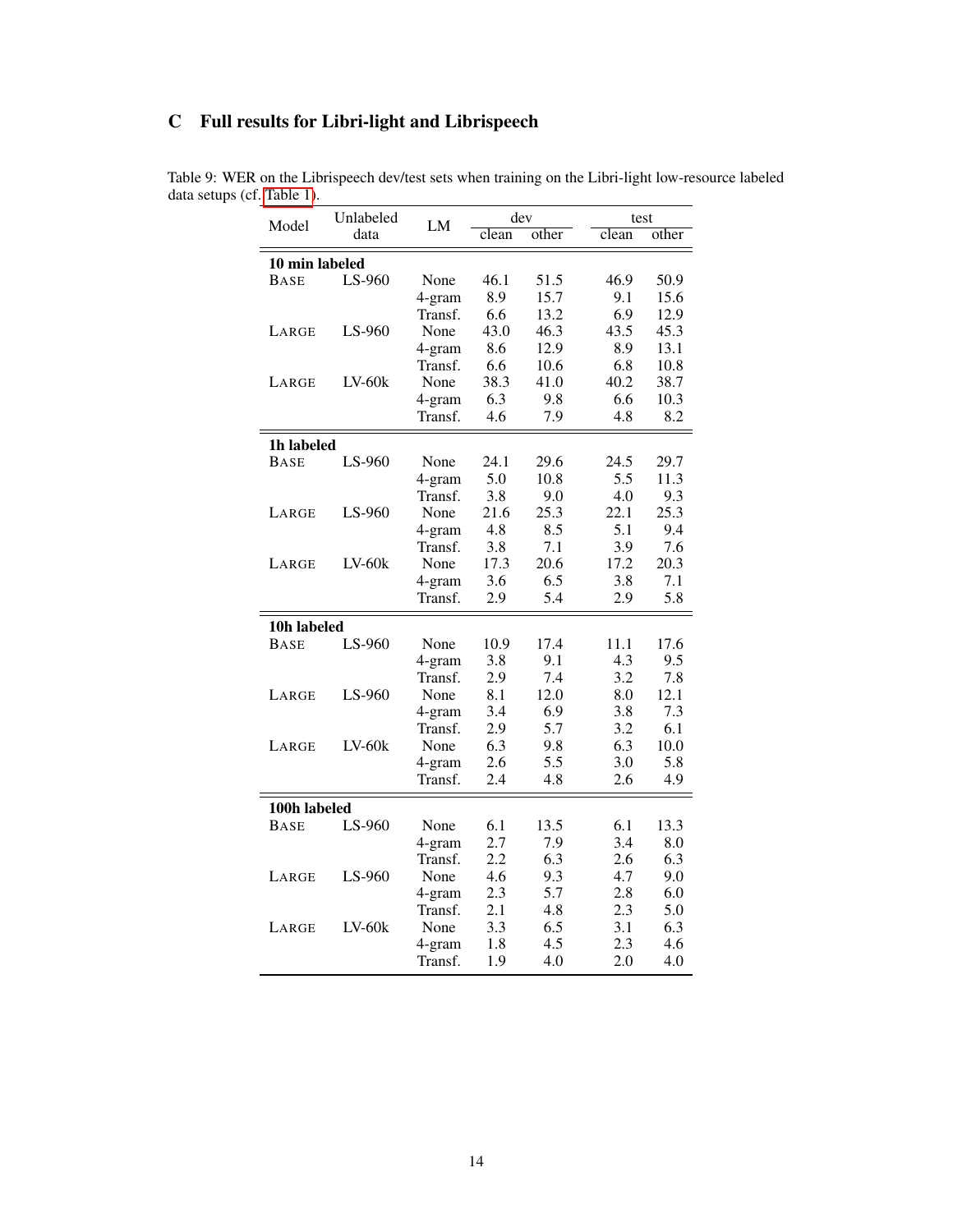| Model                | Unlabeled | LM      |       | dev                       |       | test  |
|----------------------|-----------|---------|-------|---------------------------|-------|-------|
|                      | data      |         | clean | $\overline{\text{other}}$ | clean | other |
| LARGE - from scratch |           | None    | 2.8   | 7.6                       | 3.0   | 7.7   |
|                      |           | 4-gram  | 1.8   | 5.4                       | 2.6   | 5.8   |
|                      |           | Transf. | 1.7   | 4.3                       | 2.1   | 4.6   |
| <b>BASE</b>          | $LS-960$  | None    | 3.2   | 8.9                       | 3.4   | 8.5   |
|                      |           | 4-gram  | 2.0   | 5.9                       | 2.6   | 6.1   |
|                      |           | Transf. | 1.8   | 4.7                       | 2.1   | 4.8   |
| LARGE                | $LS-960$  | None    | 2.6   | 6.5                       | 2.8   | 6.3   |
|                      |           | 4-gram  | 1.7   | 4.6                       | 2.3   | 5.0   |
|                      |           | Transf. | 1.7   | 3.9                       | 2.0   | 4.1   |
| LARGE                | $LV-60k$  | None    | 2.1   | 4.5                       | 2.2   | 4.5   |
|                      |           | 4-gram  | 1.4   | 3.5                       | 2.0   | 3.6   |
|                      |           | Transf. | 1.6   | 3.0                       | 1.8   | 3.3   |

<span id="page-14-2"></span>Table 10: WER on Librispeech when using all 960 hours of Librispeech as labeled data (cf. [Table 2\)](#page-6-0).

# <span id="page-14-0"></span>D Analysis of Discrete Latent Speech Representations

Next, we investigate whether the discrete latent speech representations  $q_t$  learned by the quantizer relate to phonetic information: Using LARGE pre-trained on LV-60k and without any fine-tuning, we compute the discrete latents for the training data of TIMIT and compute the co-occurrence between human annotated phonemes and the latents. Ties are broken by choosing the phoneme which is most represented in the receptive field of  $q_t$ . The training data contains 3696 utterances of average length 13.6 sec, or 563k discrete latents.

[Figure 3](#page-14-1) plots  $P(phoneme|\mathbf{q}_t)$  and shows that many discrete latents appear to specialize in specific phonetic sounds. The silence phoneme (bcl) represents 22% of all human annotated speech data and is therefore also modeled by many different latents.

<span id="page-14-1"></span>

Figure 3: Visualization of the co-occurrence between discrete latent speech representations and phonemes. We plot the conditional probability  $P(phoneme|\mathbf{q}_t)$  on TIMIT train data. The y-axis shows the collapsed 39 classes of phonemes and the x-axis is over the different discrete latents.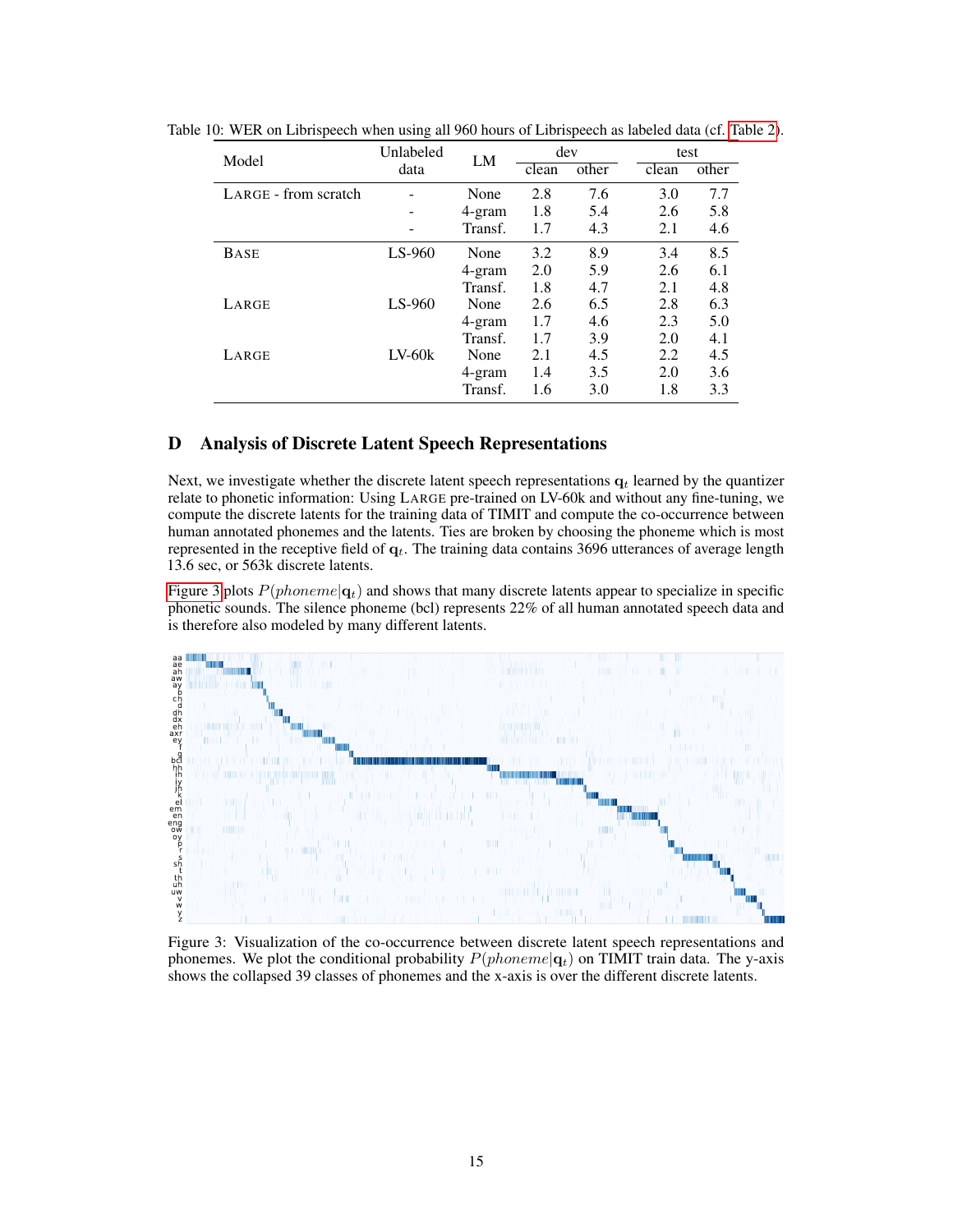# <span id="page-15-0"></span>E Speech Recognition Error Analysis

In this section we study the most common errors our models make when fine-tuned on different amounts of labeled data [\(Table 11\)](#page-16-0). We also show transcriptions of a few relatively challenging utterances from the dev-clean subset of Librispeech [\(Table 12\)](#page-17-1).

We consider models with no lexicon or no language model decoding, marked None in [Table 9:](#page-13-1) Larger capacity decreases error rates: LARGE on LS-960 improves the word error rate on dev-clean from 46.1 to 43 compared to BASE. Increasing the amount of unlabeled training data further decreases the error rate to 33.8 for LARGE on LS-960.

In the ten minute labeled data setup, the model is still able to recognize basic units of speech: [Table 11](#page-16-0) shows that most errors are around spelling of words, e.g., omitting silent characters such as *could*  $\rightarrow$  *coud, know*  $\rightarrow$  *now,* or ignoring repeated letters such as *still*  $\rightarrow$  *stil, little*  $\rightarrow$  *litle.* The LARGE LV-60k model achieves WER 38.3 on dev-clean and adding a Transformer language model enables to choose more likely pronunciations during the search and gives a large WER improvement to 5.0.

The ten minute models without lexicon and language model tend to spell words phonetically and omit repeated letters, e.g., *will*  $\rightarrow$  *wil* [\(Table 11\)](#page-16-0). Spelling errors decrease with more labeled data: with one hour of labeled data, slightly less common words move into the list of the most frequent errors, e.g., *heaven* and *food* are spelled phonetically. At ten hours, top errors include articles, e.g., *a*, *the* which are a common source of errors in speech recognition in general. There are also alternative spellings, *color* vs. *colour* as well as relatively rare words including person names, still spelled phonetically, e.g., *phoebe*  $\rightarrow$  *feeby*.

At 100 hours, person names dominate the most frequent errors: *phoebe*  $\rightarrow$  *phebe*, along with incorrect spacing *anyone*  $\rightarrow$  *any one*, *awhile*  $\rightarrow$  *a while*. Finally at 960 hours the word error rate falls to 2% and top errors are mostly articles, incorrect splits, and some very rare words or names such as *deucalion* or *gryce*.

The "from scratch" 960 hour model has a similar word error rate as the 100 hour pre-trained model and displays a similar pattern of errors.

The pre-trained speech representations can be easily adapted to recognize specific sounds while fine-tuning grounds these representations to the actual spelling.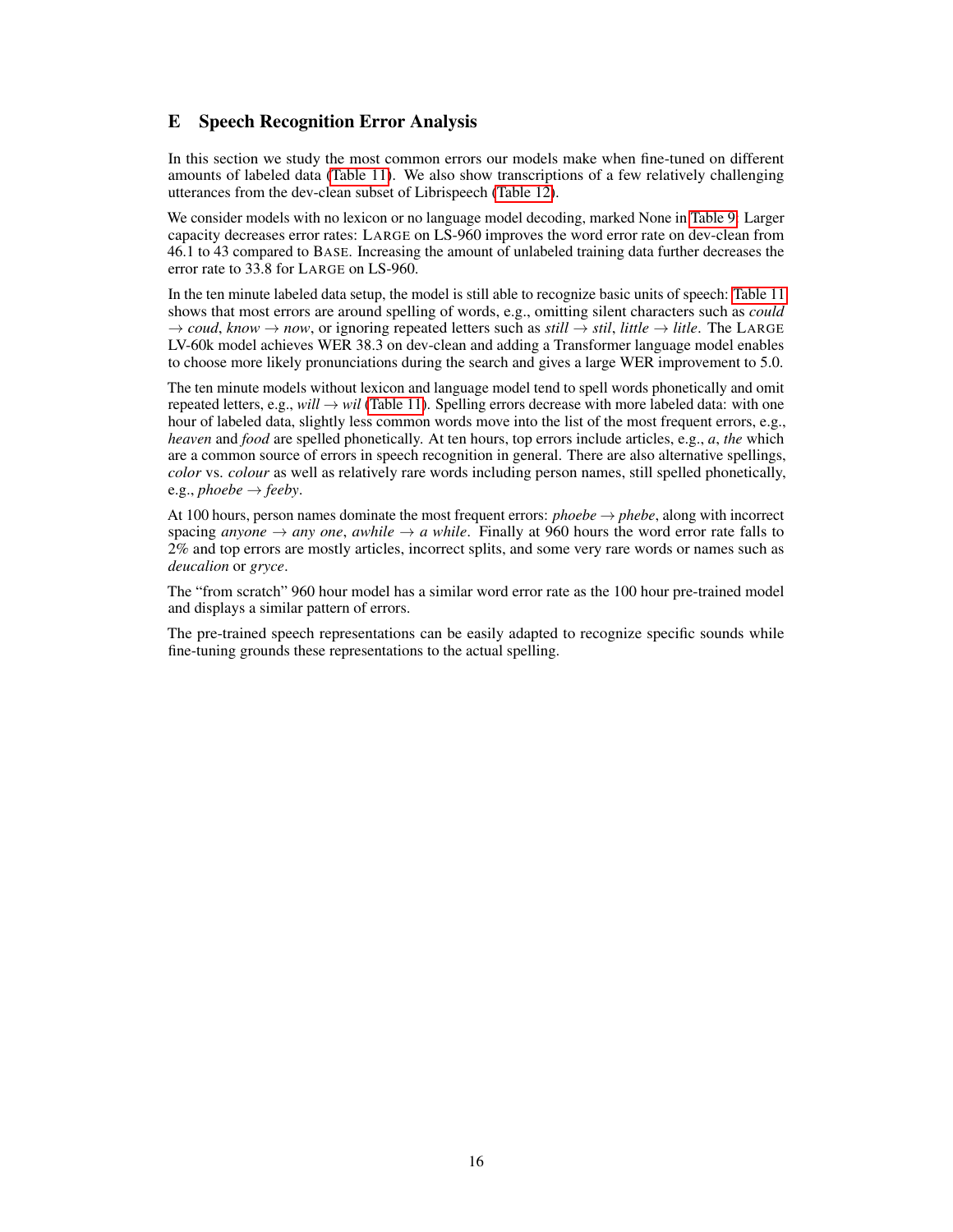| Table 10 - None). In brackets is the total number of occurrences of each error. |                                                                |                                                                           |
|---------------------------------------------------------------------------------|----------------------------------------------------------------|---------------------------------------------------------------------------|
| 10m LARGE LV-60k                                                                | 1h LARGE LV-60k                                                | 10h LARGE LV-60k                                                          |
| all $\rightarrow$ al (181)                                                      | too $\rightarrow$ to (26)                                      | in $\rightarrow$ and (15)                                                 |
| are $\rightarrow$ ar (115)                                                      | until $\rightarrow$ untill (24)                                | $a \rightarrow$ the (11)                                                  |
| will $\rightarrow$ wil (100)                                                    | new $\rightarrow$ knew (22)                                    | $o \rightarrow oh(10)$                                                    |
| you $\rightarrow$ yo (90)                                                       | $door \rightarrow dor(18)$                                     | and $\rightarrow$ in (9)                                                  |
| one $\rightarrow$ on (89)                                                       | says $\rightarrow$ sais (18)                                   | mode $\rightarrow$ mod (9)                                                |
| two $\rightarrow$ to (81)                                                       | soul $\rightarrow$ sol (17)                                    | ursus $\rightarrow$ ersus (9)                                             |
| well $\rightarrow$ wel (80)                                                     | bread $\rightarrow$ bred (16)                                  | tom $\rightarrow$ tome (8)                                                |
| been $\rightarrow$ ben (73)                                                     | poor $\rightarrow$ pore (16)                                   | randal $\rightarrow$ randol (7)                                           |
| upon $\rightarrow$ apon (73)                                                    | $a \rightarrow$ the (13)                                       | the $\rightarrow$ a (7)                                                   |
| $good \rightarrow god (67)$                                                     | either $\rightarrow$ ither (13)                                | $\text{color} \rightarrow \text{colour}$ (6)                              |
| see $\rightarrow$ se (66)                                                       | food $\rightarrow$ fud (13)                                    | flour $\rightarrow$ flower (6)                                            |
| we $\rightarrow$ whe (60)                                                       | doubt $\rightarrow$ dout (12)                                  | phoebe $\rightarrow$ feeby (6)                                            |
| little $\rightarrow$ litle (54)                                                 | earth $\rightarrow$ erth (12)                                  | an $\rightarrow$ and (5)                                                  |
| $\text{great} \rightarrow \text{grate} (53)$                                    | led $\rightarrow$ lead (12)                                    | cucumbers $\rightarrow$ cucombers (5)                                     |
| your $\rightarrow$ yor (53)                                                     | sea $\rightarrow$ see (12)                                     | $egg \rightarrow eg(5)$                                                   |
| could $\rightarrow$ coud (51)                                                   | thee $\rightarrow$ the (12)                                    | macklewain $\rightarrow$ macklewaine (5)                                  |
| here $\rightarrow$ hear (51)                                                    | tom $\rightarrow$ tome (12)                                    | magpie $\rightarrow$ magpi (5)                                            |
| know $\rightarrow$ now (45)                                                     | add $\rightarrow$ ad (11)                                      | milner $\rightarrow$ millner (5)                                          |
| there $\rightarrow$ ther (45)                                                   | $good \rightarrow god (11)$                                    | stacy $\rightarrow$ staci (5)                                             |
| three $\rightarrow$ thre (45)                                                   | heaven $\rightarrow$ heven (11)                                | trevelyan $\rightarrow$ trevellion (5)                                    |
| still $\rightarrow$ stil (42)                                                   | $\text{many} \rightarrow \text{marry (11)}$                    | verloc $\rightarrow$ verlock (5)                                          |
| off $\rightarrow$ of (40)                                                       | randal $\rightarrow$ randel (11)                               | ann $\rightarrow$ an (4)                                                  |
| don't $\rightarrow$ dont (37)                                                   | answered $\rightarrow$ ansered (10)                            | anyone $\rightarrow$ one (4)                                              |
| shall $\rightarrow$ shal (36)                                                   | blood $\rightarrow$ blod (10)                                  | apartment $\rightarrow$ appartment (4)                                    |
| little $\rightarrow$ litl (35)                                                  | bozzle $\rightarrow$ bosel (10)                                | basin $\rightarrow$ bason (4)                                             |
|                                                                                 |                                                                |                                                                           |
|                                                                                 |                                                                |                                                                           |
| 100h LARGE LV-60k                                                               | 960h LARGE LV-60k                                              | 960h LARGE from scratch                                                   |
| $a \rightarrow$ the (13)                                                        | $a \rightarrow$ the (12)                                       | and $\rightarrow$ in (20)                                                 |
| and $\rightarrow$ in (10)                                                       | and $\rightarrow$ in (9)                                       | $a \rightarrow$ the (16)                                                  |
| in $\rightarrow$ and (10)                                                       | macklewain $\rightarrow$ mackelwaine (7)                       | in $\rightarrow$ and (13)                                                 |
| $o \rightarrow oh(8)$                                                           | in $\rightarrow$ and (6)                                       | the $\rightarrow$ a (10)                                                  |
| minnetaki $\rightarrow$ minnitaki (7)                                           | $o \rightarrow oh(6)$                                          | in $\rightarrow$ an (8)                                                   |
| randal $\rightarrow$ randall (7)                                                | bozzle $\rightarrow$ bosell (5)                                | and $\rightarrow$ an (5)                                                  |
| christie $\rightarrow$ cristy (6)                                               | criss $\rightarrow$ chris (5)                                  | clarke $\rightarrow$ clark (4)                                            |
| macklewain $\rightarrow$ mackelwane (6)                                         | bozzle $\rightarrow$ bosel (4)                                 | grethel $\rightarrow$ gretel (4)                                          |
| randal $\rightarrow$ randoll (6)                                                | clarke $\rightarrow$ clark (4)                                 | macklewain $\rightarrow$ mackelwaine (4)                                  |
| bozzle $\rightarrow$ bosall (5)                                                 | colored $\rightarrow$ coloured (4)                             | this $\rightarrow$ the (4)                                                |
| kaliko $\rightarrow$ calico (5)                                                 | grethel $\rightarrow$ gretel (4)                               | an $\rightarrow$ and (3)                                                  |
| trevelyan $\rightarrow$ trevelian (5)                                           | lige $\rightarrow$ lyge (4)                                    | anyone $\rightarrow$ one (3)                                              |
| an $\rightarrow$ and (4)                                                        | the $\rightarrow$ a (4)                                        | bozzle $\rightarrow$ basell (3)                                           |
| and $\rightarrow$ an (4)                                                        | and $\rightarrow$ an (3)                                       | buns $\rightarrow$ bunds (3)                                              |
| anyone $\rightarrow$ one (4)                                                    | ann $\rightarrow$ marianne (3)                                 | carrie $\rightarrow$ carry (3)                                            |
| bozzle $\rightarrow$ bozall (4)                                                 | butte $\rightarrow$ bute (3)                                   | criss $\rightarrow$ chris (3)                                             |
| clarke $\rightarrow$ clark (4)                                                  | $\text{color} \rightarrow \text{colour} (3)$                   | he's $\rightarrow$ is (3)                                                 |
| $gryce \rightarrow grice (4)$                                                   | deucalion $\rightarrow$ ducalion (3)                           | his $\rightarrow$ is (3)                                                  |
| $i'm \rightarrow am(4)$                                                         | forcemeat $\rightarrow$ meat (3)                               | honor $\rightarrow$ honour (3)                                            |
| in $\rightarrow$ ind (4)                                                        | $gryce \rightarrow grice (3)$                                  | lattimer $\rightarrow$ latimer (3)                                        |
| letty $\rightarrow$ lettie (4)                                                  | honor $\rightarrow$ honour (3)                                 | millet $\rightarrow$ mellet (3)                                           |
| phoebe $\rightarrow$ phebe (4)                                                  | kearny $\rightarrow$ kirney (3)                                | pyncheon $\rightarrow$ pension (3)                                        |
| the $\rightarrow$ a (4)                                                         | nuova $\rightarrow$ noiva (3)                                  | $\text{tad} \rightarrow \text{ted} (3)$                                   |
| ann $\rightarrow$ anne (3)<br>awhile $\rightarrow$ while (3)                    | thing $\rightarrow$ anything (3)<br>this $\rightarrow$ the (3) | thing $\rightarrow$ anything (3)<br>trevelyan $\rightarrow$ trevelian (3) |

<span id="page-16-0"></span>Table 11: Top word errors for models trained on 10m, 1h and 10h, 100h, 960h of labeled data and decoded on the Librispeech dev-clean subset without a language model or lexicon (see [Table 9](#page-13-1) and [Table 10](#page-14-2) - None). In brackets is the total number of occurrences of each error.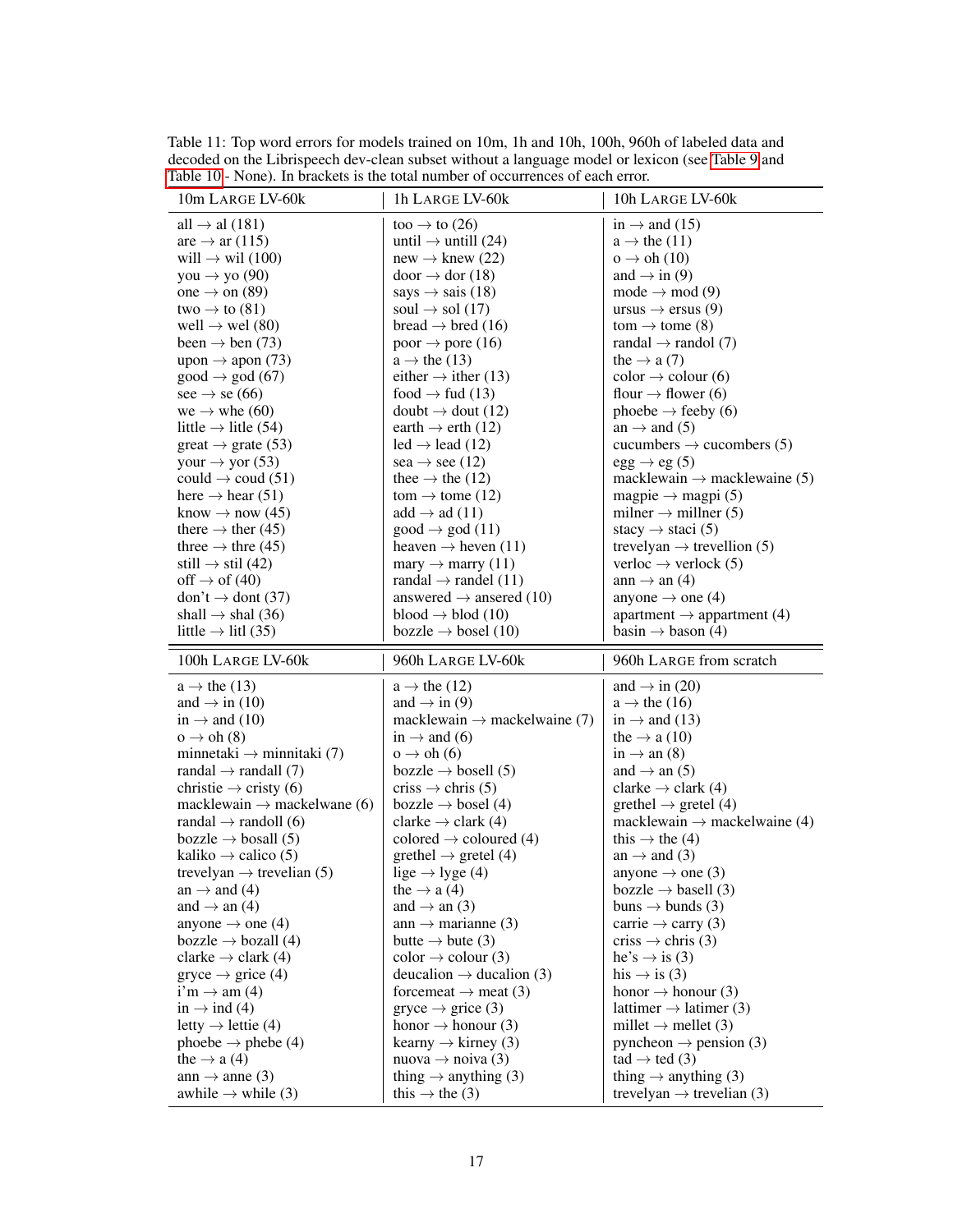| Model           | Transcription                                                                                 |
|-----------------|-----------------------------------------------------------------------------------------------|
| Reference       | i'm mister christopher from london                                                            |
| 10m LV-60k      | IM mister CRESTIFER FROME LUNDEN                                                              |
| 1h LV-60k       | IM mister CRISTIFFHER from LOUNDEN                                                            |
| 10h LV-60k      | i'm mister CHRYSTEPHER from london                                                            |
| 100h LV-60k     | i'm mister christopher from london                                                            |
| 960h LV-60k     | i'm mister christopher from london                                                            |
| 960h scratch    | I MISSTER christopher from london                                                             |
| Reference       | il popolo e una bestia                                                                        |
| $10m$ LV- $60k$ | <b>ILPOPULAR ONABESTIA</b>                                                                    |
| 1h LV-60k       | O POPOLAONABASTIA                                                                             |
| 10h LV-60k      | U POPULAONABASTIAR                                                                            |
| 100h LV-60k     | O POPALOON A BASTYA                                                                           |
| 960h LV-60k     | YOU'LL POP A LAWYE ON A BAISTYE                                                               |
| 960h scratch    | OL POPALOY ON ABESTIA                                                                         |
| Reference       | he smelt the nutty aroma of the spirit                                                        |
| 10m LV-60k      | he SMELTD the NUDY aroma of the spirit                                                        |
| 1h LV-60k       | he SMELTD the NUDDY ARROMA of the spirit                                                      |
| 10h LV-60k      | he smelt the NUDDY ERROMA of the spirit                                                       |
| 100h LV-60k     | he smelt the NUDDY aroma of the spirit                                                        |
| 960h LV-60k     | he smelt the NUTTIE aroma of the spirit                                                       |
| 960h scratch    | he smelt the nutty EROMA of the spirit                                                        |
| Reference       | phoebe merely glanced at it and gave it back                                                  |
| $10m$ LV- $60k$ | FEABY MEARLY glanced at it and gave it BAK                                                    |
| 1h LV-60k       | FIEABY merely glanced at it and gave it back                                                  |
| 10h LV-60k      | FEEBY merely glanced at it and gave it back                                                   |
| 100h LV-60k     | BEBE merely glanced at it and gave it back                                                    |
| 960h LV-60k     | phoebe merely glanced at it and gave it back                                                  |
| 960h scratch    | phoebe merely glanced at it and gave it back                                                  |
| Reference       | sauterne is a white bordeaux a strong luscious wine the best known varieties being            |
| $10m$ LV- $60k$ | SULTERIN is a white BORDOE a strong LUCHOUS WIN the best NOWN VERIATYS being                  |
| 1h LV-60k       | CLTEREN is a white BORDO a strong LUCHIOUS wine the best known VERIETIES being                |
| 10h LV-60k      | SOTERN is a white BOURDO a strong LUCIOUS wine the best known VORIETIES being                 |
| 100h LV-60k     | SOTERN is a white BORDAUX a strong LUCIOUS wine the best known varieties being                |
| 960h LV-60k     | SOTERN is a white bordeaux a strong luscious wine the best known varieties being              |
| 960h scratch    | SOTERAN is a white bordeaux a strong luscious wine the best known varieties being             |
| Reference       | i happen to have mac connell's box for tonight or there'd be no chance of our getting places  |
| 10m LV-60k      | i HAPEND to have MECONALES BOXS for TONIT ORE THIRLD be no chance of OR GETING places         |
| 1h LV-60k       | i happen to have MACCONNEL'S BOCXS for tonight or TE'ELD be no chance of our getting places   |
| 10h LV-60k      | i HAPPENED to have MUKONNEL'S box for tonight or THERED be no chance of our getting places    |
| 100h LV-60k     | i HAPPENED to have MC CONNEL'S box for TO NIGHT or there'd be no chance of our getting places |
| 960h LV-60k     | i happen to have MC CONALL'S box for TO NIGHT or there'd be no chance of our getting places   |
| 960h scratch    | i HAPPENE to have MACONEL'S box for TO NIGHT or there'd be no chance of our getting places    |

<span id="page-17-1"></span>Table 12: Examples of transcription of selected utterances from the dev-clean subset by various models without a language model or lexicon. Capitalized words indicate errors.

# <span id="page-17-0"></span>F Ablations

[Table 13](#page-18-0) ablates various hyperparameter choices of our architecture. The setup for the baseline model is described in [§ 5.4.](#page-7-2) First, we tried to improve the continuous input and continuous target model [\(§ 5.4\)](#page-7-2) by adding an MLP on top of the continuous target representation and we also tried to use a separate set of encoder parameters for the representations used as input and targets (Separate encoders). Both did not lead to meaningful improvements.

Increasing the receptive field size from 25ms to 30ms had little effect. Setting the diversity penalty weight  $(\alpha)$  too low results in lower codebook usage and lower performance. Setting it too high leads to slight instability. Doubling the number of relative positional embeddings to 256 also did not help. Stopping gradients from the quantizer to the encoder shows that the encoder requires training signal from the quantizer as well.

Next, increasing the number of negatives did not result in better performance ( $K = 200$ ) and sampling negatives from the entire batch of utterances hurt performance, likely because candidates from other utterances are easy to distinguish. Sampling negatives from any time step in the utterance, masked or unmasked, does not help and is more computationally expensive. Gumbel noise is important and increasing the number of codebooks did not result in better performance.